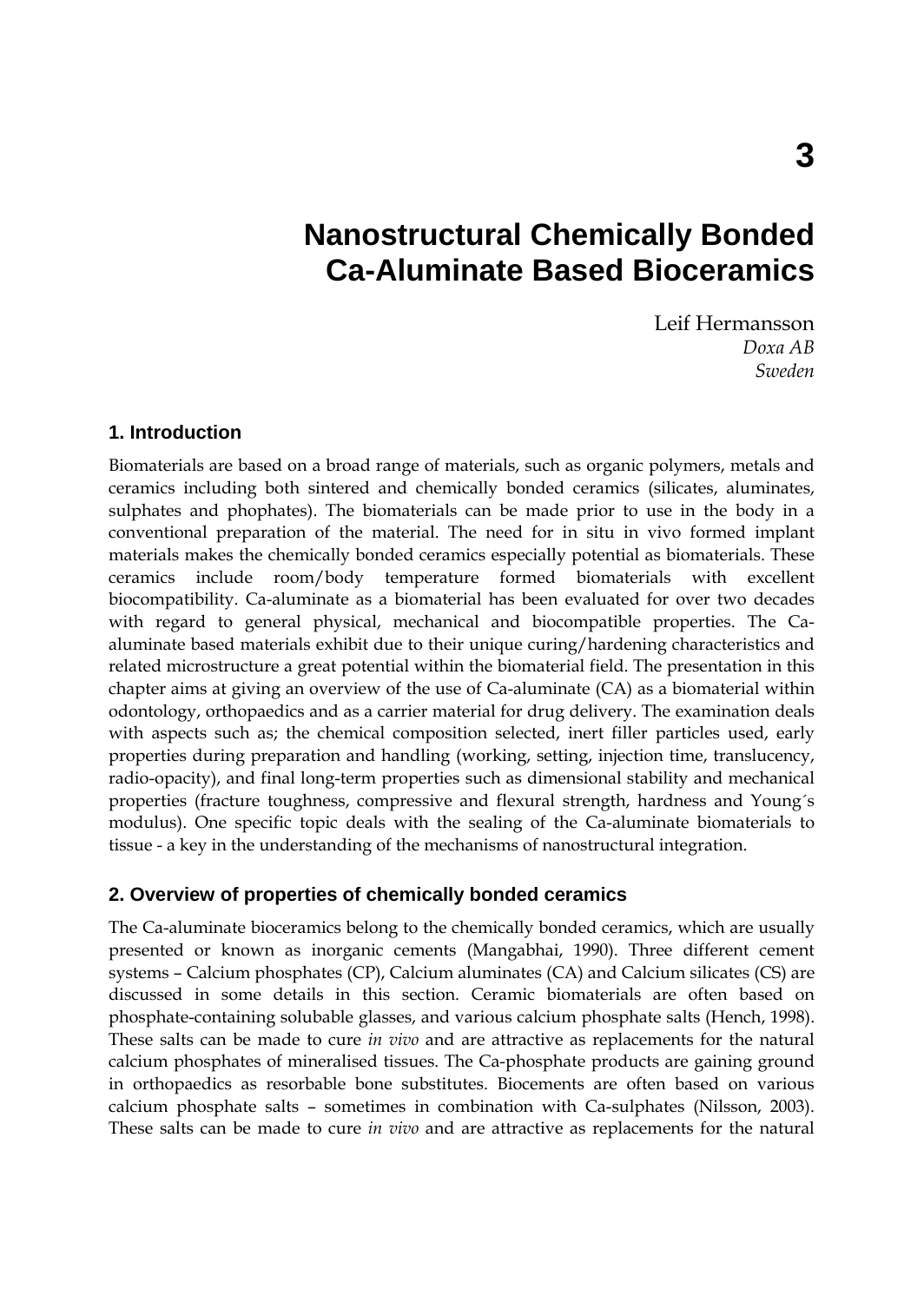mineralised tissues. However, these products have low compression strength values - in the interval 10-40 MPa - and are therefore questioned as load bearing implants.

Materials based on Ca-aluminate (CA) and Ca-silicate (CS) with chemistry similar to that of Ca-phosphates (CP) contribute to some additional features of interest with regard to dental and orthopaedic applications (Scriviner, 1988). The inherent difference in water uptake between the CA/CS-systems and CP gives benefits as:

- Higher mechanical strength.
- Possibility to add fillers, e.g. for improved radio opacity.
- Tuneable handling properties, e.g. rheology.

Materials based on Ca-aluminate and Ca-silicate thus contribute to some additional features of interest with regard to dental and orthopaedic applications. These features are related to the high amount of water involved in the curing process, the early and high mechanical strength obtained, and the biocompatibility profile including *in situ* reactions with phosphates ions of the body fluid. Compressive strength of cements based on Ca-silicate and Ca-aluminate is in the range 50-250 MPa depending on the water to cement ratio. The mechanical properties tested for the three Ca-based cement systems are compiled in Table 1 (Kraft, 2002, Loof et al 2003, Engqvist et al 2006).

| Property profile after 7 days | Ca-aluminate   | Ca-silicate based | $Ca$ -phosphate |
|-------------------------------|----------------|-------------------|-----------------|
|                               | based material | material          | based material  |
| Compressive strength (MPa)    | 100-200        | 100-150           | < 100           |
| Flexural strength (MPa)       | $30 - 60$      | $30 - 40$         | 20-30           |
| Young's modulus (GPa)         | Approx. 15     | Approx. 11        | Approx. 3       |

Table 1. Mechanical property profile of the Ca-aluminate, Ca-silicate and Ca-phosphate systems

The water content involved in the hydration of the different chemically bonded ceramics are presented in Table 2.

| System      | Typical phase(s)                    | Oxide formula                                        | Mol % $H_2O$ | Weight-% in      |
|-------------|-------------------------------------|------------------------------------------------------|--------------|------------------|
|             |                                     |                                                      |              | hydrated product |
| $Ca-$       | Apatite                             | 10CaO $3P_2O_5H_2O$                                  | ∍            | Approx 5         |
| phosphate   |                                     |                                                      |              |                  |
|             | Ca-aluminate   Katoite + gibbsite   | $3CaO Al2O36 H2O$                                    | >60          | Approx 25        |
|             |                                     | $+$ Al <sub>2</sub> O <sub>3</sub> 2H <sub>2</sub> O |              |                  |
| Ca-silicate | Tobermorite                         | $+$ 5CaO 6SiO <sub>2</sub> 5H <sub>2</sub> O         | > 30         | Approx 20        |
|             | amorphous phases $+$ Ca, Si) $H_2O$ |                                                      |              |                  |

Table 2. The three chemically bonded ceramic systems most used for biomaterials

### **2.1 Materials and basic function**

### **2.1.1 Main chemistry**

The injectability and handling features of the chemically bonded ceramics is mainly caused by the added water as the reacting phase with the powdered cements. This reaction is an acid-base reaction where water acts as a weak acid and the cement powder as a base. Several cement phases exist in the CaO -  $\text{Al}_2\text{O}_3$  (CA) and in the CaO-SiO<sub>2</sub> (CS) systems, see Figure 1, but only a few are suitable as injectable materials. For one of the most attractive phases –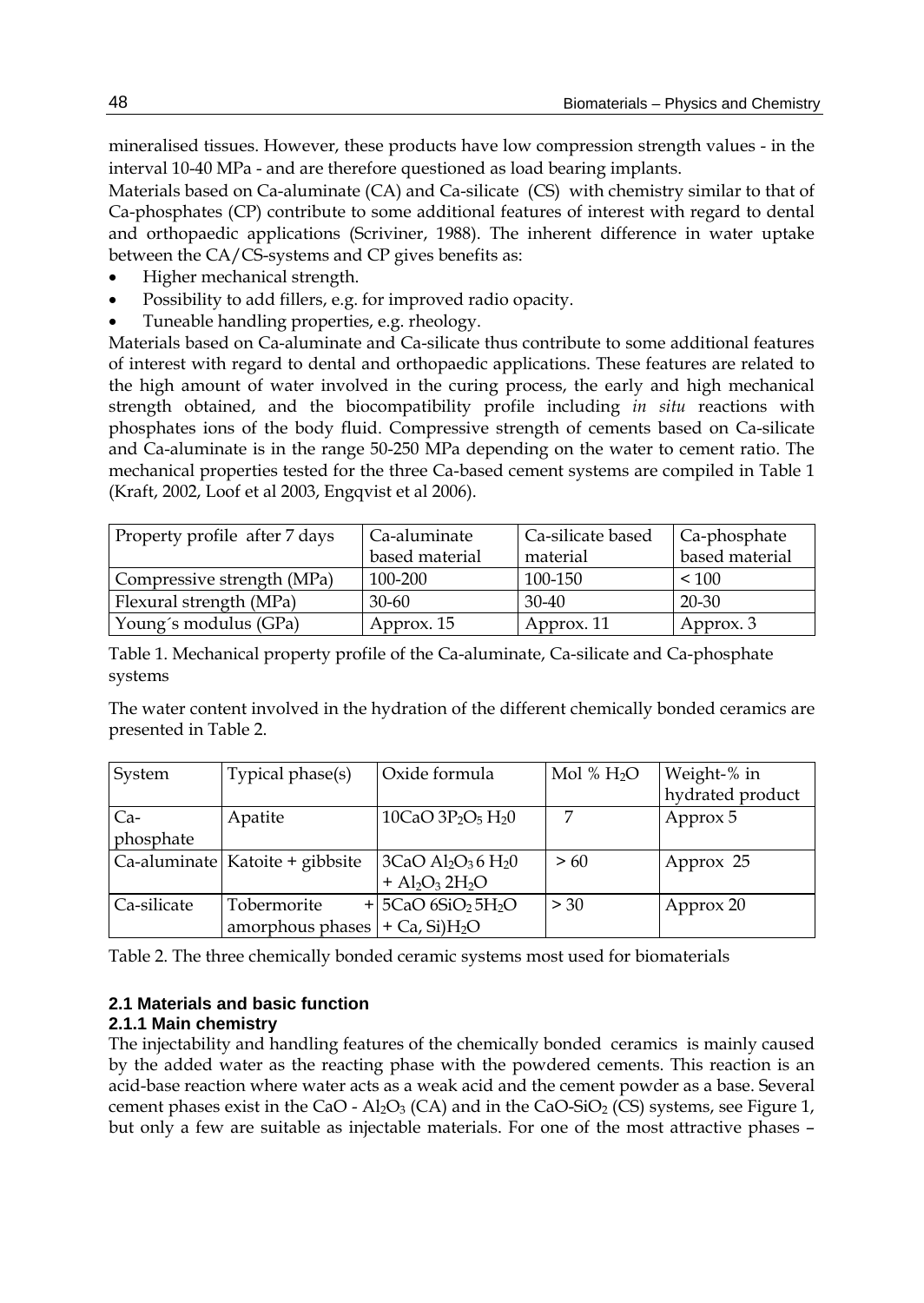

Fig. 1. The phase diagram of the high-strength bioceramic cements (Muan and Osbourne, 1965)

the mono Ca-aluminate, CaOxAl<sub>2</sub>O<sub>3</sub> - the reaction at above 30 °C is described using cement chemical abbreviation as (Mangabhai, 1990);

$$
3CA + 12H \rightarrow C_3AH_6 + 2AH_3 \tag{1}
$$

Or

$$
3 (CaAl2O4) + 12 H2O \to Ca3(Al(OH)4)2(OH)4 + 4 Al(OH)3
$$
\n(2)

This example demonstrates 1) the phases obtained,  $C_3AH_6$  (katoite) and  $AH_3$  (gibbsite), and 2) the amount water consumed in the reaction. The technological importance of this is that all the water needed for paste like consistency or injectability can be consumed in the formation of solid phases yielding products with low porosity, one of the requirements for high strength. As can be seen in Eq.  $(1)$  three CaAl<sub>2</sub>O<sub>4</sub> units consume twelve water molecules during hardening. This can be compared with the hardening of Calcium Phosphate Cement (CPC) where practically no extra water is consumed. In the case of CPC, the reaction liquid is only used as a vehicle for the reaction to take place. In both cases the hardening and formation of a solid body are driven by the precipitation of small hydrates, nano-size crystals of katoite and gibbsite for CA, and apatite or brushite for CPC. The amount required water is as high as  $28\%$  for CA. The water content of apatite,  $Ca<sub>5</sub>(PO<sub>4</sub>)<sub>3</sub>OH$ , or 10CaOx3P<sub>2</sub>O<sub>5</sub> H<sub>2</sub>O (C<sub>10</sub>P<sub>3</sub>H) is 2%. The CPC-system may contain some additional Casulphate which can pick up some extra water. An additional 30 % Gypsum,  $CaSO<sub>4</sub>$  1/<sub>2</sub> H<sub>2</sub>O to the CPC-system yields approximately a total water content of 6%.

The rate of the hydration is controlled by 1) the cement phase, 2) the particle size of the cement, 3) the hydration temperature and 4) processing agents including especially accelerators. Typical powder composition data for CA-cements as biomaterials are shown in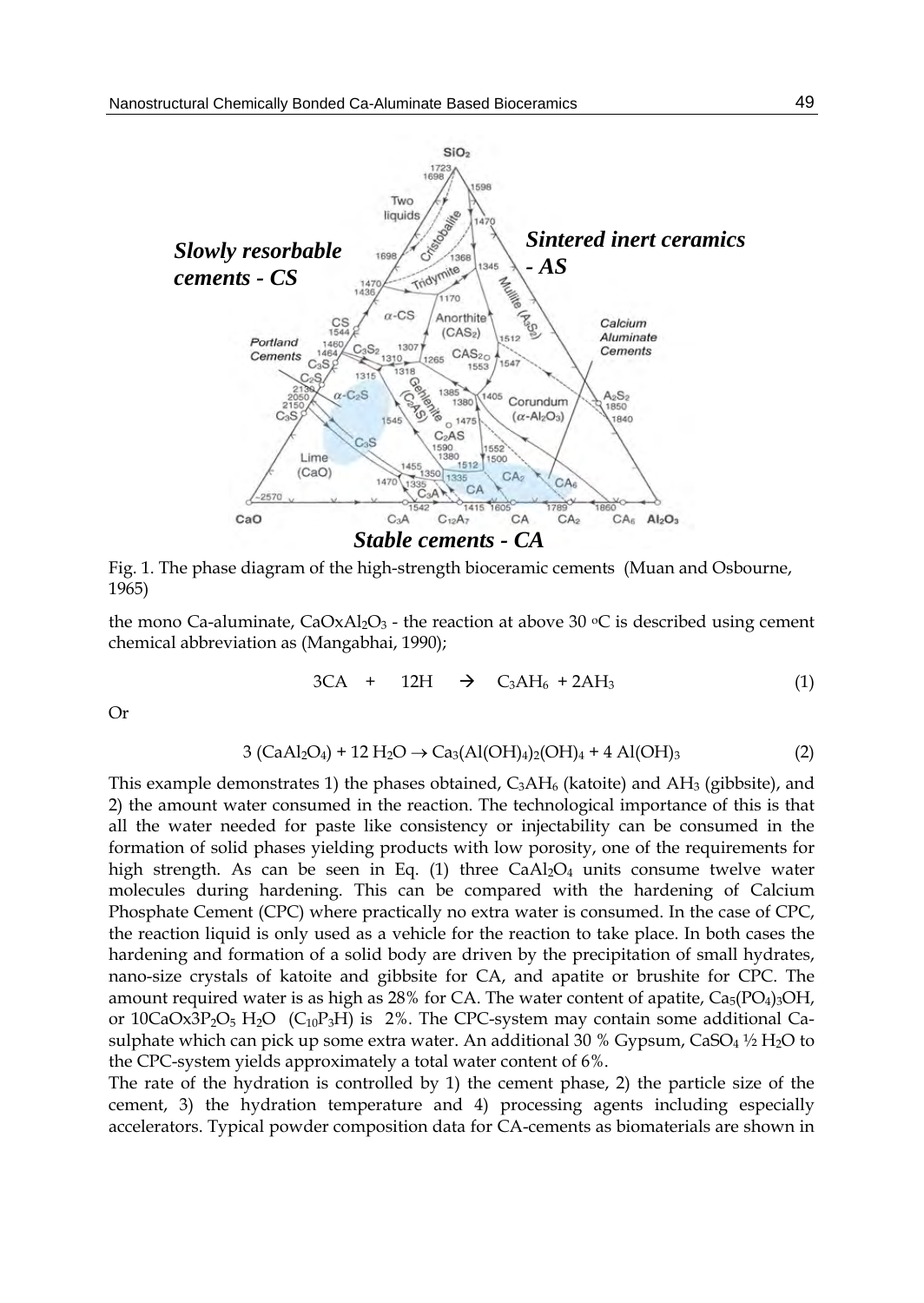Table 3. Zirconia or high-density glasses are added for achievement of increased strength and increased radio-opacity. The glasses are used preferentially in dental applications where translucency is an additional desired feature. The high radiopacity of zirconia or other heavy-element containing phases means that the physician during the injection can follow the paste penetration in bone tissue without risking any possible leakage of the material into the surrounding tissue.

| Compound             | Formula                            | Function                              | Amount<br>$(wt-%)$ | Mean particle<br>size |
|----------------------|------------------------------------|---------------------------------------|--------------------|-----------------------|
| Ca-aluminate         | CaOxAl <sub>2</sub> O <sub>3</sub> | Cement binder                         | 50-70              | $< 5 \mu m$           |
| Zirconium<br>dioxide | ZrO <sub>2</sub>                   | Radiopacier                           | $20-40$            | $<$ 1 $\mu$ m         |
| u-Silica             | SiO <sub>2</sub>                   | Expansion and<br>viscosity controller | ~10                | $50 \text{ nm}$       |

Table 3. Typical composition of an injectable biomaterial cement powder.

Typical processing agents are accelerators/retarders, dispersants, viscosity agents to control reaction rate, temperature and the cohesiveness, and in general the rheology. Examples are lithium chloride, polycarboxylate polymers and cellulose, as well as glass poly-alkeonates. For the CS-system Ca-chloride at high concentrations is normally used as an accelerator. For cements as injectable biomaterials, the reaction rate must be controlled with respect to working time, setting time, curing time and the maximum temperature during hydration. Typical data are presented in Table 4. The cement reactions are all exothermic and the temperature raise is controlled by the specific cement phase selected, and the hydration rate and the amount of material injected. For dental application the temperature raise is limited to a few  $\rm{C}$  above 37  $\rm{C}$ . For orthopaedic applications where larger amounts (2-10 cm<sup>3</sup>) are used the temperature raise is more pronounced but lower than that of the conventional PMMA-based materials (Lewis, 2006).

| System       | Working time at 23 | Setting time at $37 \text{ }^{\circ}\text{C}$ , | Max reaction temperature,  |
|--------------|--------------------|-------------------------------------------------|----------------------------|
|              | $\rm ^{o}C$ , min  | min                                             | $\circ$ C                  |
| Ca-aluminate | Approx. 5          | $8-12$                                          | < 60,                      |
|              |                    |                                                 | (for dental applications < |
|              |                    |                                                 | 40)                        |
| Ca-silicate  | Approx. 10         | 15-18                                           | < 45                       |
| Ca-phosphate | 5                  | $10-12$                                         | < 40                       |
| <b>PMMA</b>  | $5-10$             | 11                                              | ${}_{0.000}$               |

Table 4. Typical working and setting times and maximum reaction temperature of the systems discussed.

The on-going precipitation of hydrates and the reduction of the amount of liquid phase result in the formation of a material skeleton. This repeating reaction is fast at the beginning, resulting in a hardened product within 4-20 minutes depending on intended application. Strength corresponding to load carrying capacity is reached after approximately one hour.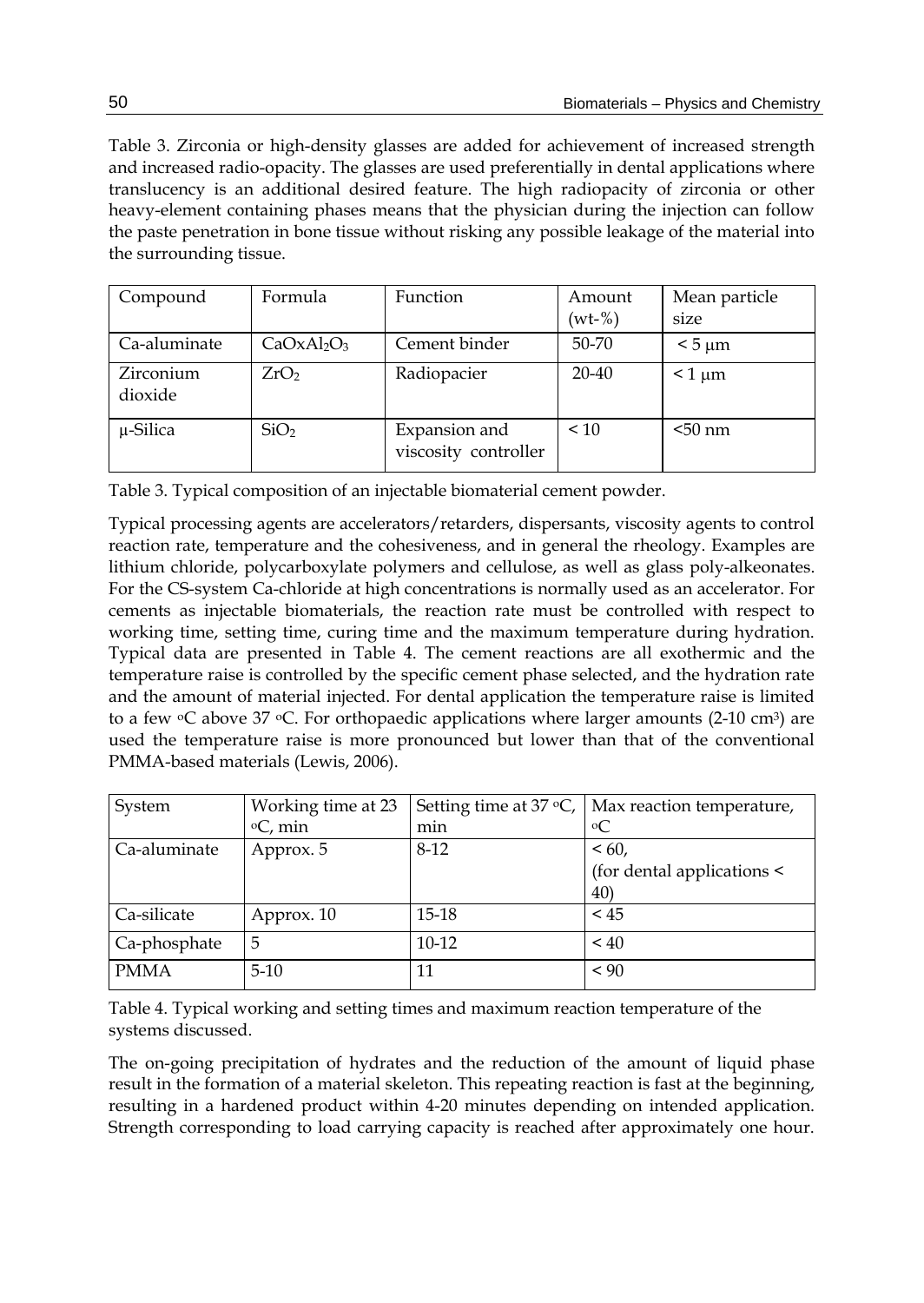However, the final strength and in the case of dental applications the translucency (Engqvist et al 2004), are reached after approximately a few days maturing.

It should be noted that for CBC materials, irrespective of chemistry (CA, CS or CPC), the final porosity cannot be zero. When the hydrates precipitate there is a contraction of approximately 10 %. The porosity is in the nanometer range and its exact amount is difficult to determine, but < 10 % of the filled space (the original liquid-phase volume) is estimated to be pores. However, this internal shrinkage related to hydration and precipitation yield no total shrinkage of the bulk material. In contrast, a limited expansion close to zero, may be induced (Kraft 2002). The porosity lowers the mechanical strength (although being in the nanometer range) but also enables liquids to diffuse into, or even through, the hardened CBC materials. This is an important feature when release of loaded drugs is a complementary aspect of the injectable biomaterial.

# **3. Ca-aluminate – general description and property profile**

Ca-aluminates comprise double oxides of CaO and Al2O3. Several intermediate phases exist and these are - using the cement chemistry abbreviation system -  $C_3A$ ,  $C_{12}A_7$ ,  $CA$ ,  $CA_2$  and  $CA<sub>6</sub>$ , where C=CaO and A=Al<sub>2</sub>O<sub>3</sub>. See Fig. 1 above. Table 5 presents typical property data.

| Property                                                | Typical value | Interval*                |
|---------------------------------------------------------|---------------|--------------------------|
| Compression strength, MPa                               | 150           | 60-270                   |
| Young's modulus, GPa                                    | 15            | $10 - 20$                |
| Thermal conductivity, W/mK                              | 0.8           | $0.7 - 0.9$              |
| Thermal expansion, ppm/K                                | 9.5           | $9 - 10$                 |
| Flexural strength, MPa                                  | 50            | 20-80                    |
| Fracture toughness, MPam <sup>1/2</sup>                 | 0.5           | $0.3 - 0.8$              |
| Corrosion resistance, water jet impinging, reduction in | ${}_{0.01}$   | $\overline{\phantom{a}}$ |
| mm                                                      |               |                          |
| Radio-opacity, mm                                       | 1.5           | $1.4 - 2.5$              |
| Process temperature, °C                                 | > 30          | 30-70                    |
| Working time, min                                       | 3             | $\leq 4$                 |
| Setting time, min                                       | 5             | $4 - 7$                  |
| Curing time, min                                        | 20            | 10-60                    |
| Porosity after final hydration, %                       | 15            | $5 - 60$                 |

The interval is primarily related to the  $c/w$  ratio used, and the highest values are achieved with  $c/w$ ratio close to that of complete hydration with no excess of water

Table 5. Mean property data of dental Ca-aluminate based materials (Kraft 2002, Lööf 2008, Lööf et al 2004,2005, Hermansson et al 2008)

Due to reduced porosity based on the huge water uptake ability, the Ca-aluminate material exhibit the highest strength among the chemically bonded ceramics. The inherent flexural strength is above 100 MP based on measurement of the fracture toughness, which is about 0.7 - 0.8 MPam1/2. The actual flexural strength is controlled by external defects introduced during handling and injection of the material. The thermal and electrical properties of Caaluminate based materials are close to those of hard tissue, the reason being that Caaluminate hydrates chemically belong to the same group as Ca-phosphates, the hard tissue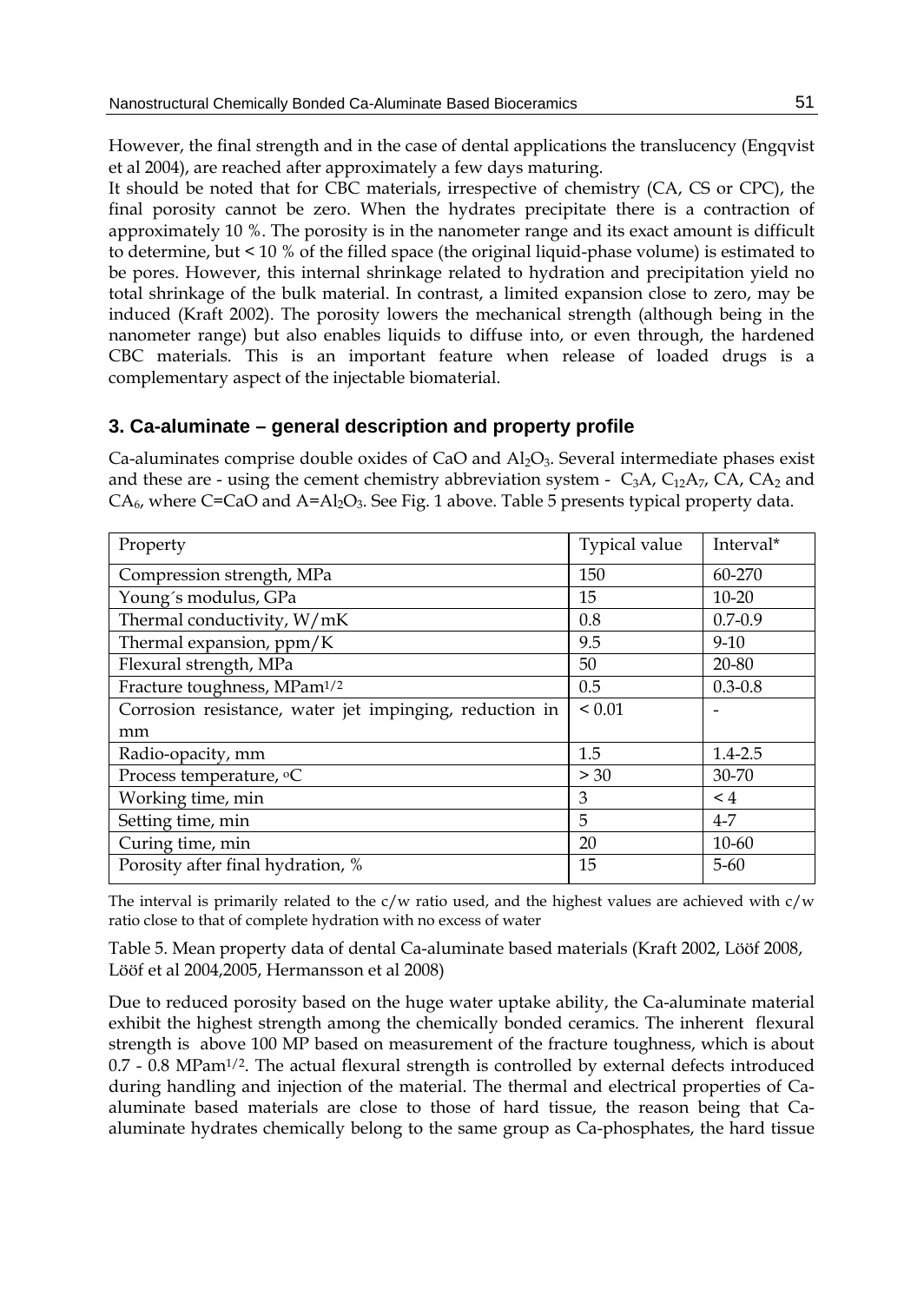of bone. Another important property related to Ca-aluminate materials is the possibility to control the dimensional change during hardening. In contrast to the shrinkage behaviour of many polymer-based biomaterials, the Ca-aluminates exhibit a small expansion, 0.1-0.3 linear-% (Kraft 2002).

# **3.1 Biocompatibility including bioactivity**

## **Definitions used**

The terms biocompatibility and bioactivity are used in different ways by different categories of scientists. Below are presented the definitions used in this paper, mainly agreeing with the definitions discussed in (Williams, 1987) Biocompatibility: "The ability of a material to perform with an appropriate host response in a specific application".

Bioactivity (bioactive material): "A material which has been designed to induce specific biological activity". Another definition according to (Cao and Hench,1996) "A bioactive material is one that elicits a specific response at the interface of the material which results in the formation of a bond between the tissues and the material".

Thus a material cannot in itself be classified as biocompatible without being related to the specific application, for which it is intended. Bioactivity from a materials viewpoint is frequently divided into *in vitro* and *in vivo* bioactivity. The *in vitro* bioactivity of a material is however only an indication that it might be bioactive in a specific *in vivo* application. Another aspect of bioactivity is that this term can be adequate only when the biomaterial is in contact with a cellular tissue. However, often a material is claimed to be bioactive if it also reacts with body liquids forming an apatite-phase. *In vitro* bioactivity is tested in phosphate buffer systems similar to that of saliva or body liquid, and apatite formation is the claimed sign of bioactivity. A further aspect of bioactivity and also biocompatibility deals with the different curing times and temperatures at which the observation (testing) is performed. This is important to issues such as initial pH-development, cohesiveness and initial strength. Finally the biocompatibility and bioactivity can only be confirmed in clinical situations, with the actual implant/biomaterial in the designed amount or content and shape. This is especially important for injectable biomaterials which are formed (hydrated) and cured *in vivo*, and for implants where movements, even micro-movement, can influence the outcome.

## **Standards and methods**

Relating to the definition aspects above, the acceptance of a biomaterial is a crucial issue, and to some extent the question has been solved by relating to the following toxicological endpoints indicating biocompatibility as referred in the harmonized standard ISO 10993:2003, which comprises the following sections:

Cytotoxicity (ISO10993-5), Sensitization (ISO10993-10), Irritation/Intracutaneous reactivity (ISO10993-10), Systemic toxicity (ISO10993-11), Sub-acute, sub-chronic and chronic toxicity (ISO10993-11), Genotoxicity (ISO10993-3), Implantation (ISO10993-6), Carcinogenicity (ISO10993-3) and Hemocompatibility (ISO10993-4).

This will be the main guideline when presenting the status of the biocompatibility of the CASPH-system, but was complemented by corrosion testing, elementary analysis, pHchange and additional cytotoxicity testing.

The corrosion resistance test – using a water jet impinging technique - was conducted according to EN 29917:1994/ISO 9917:1991,where removal of material is expressed as a height reduction using 0.1 M lactic acid as solution, pH 2.7 . The duration time of the test is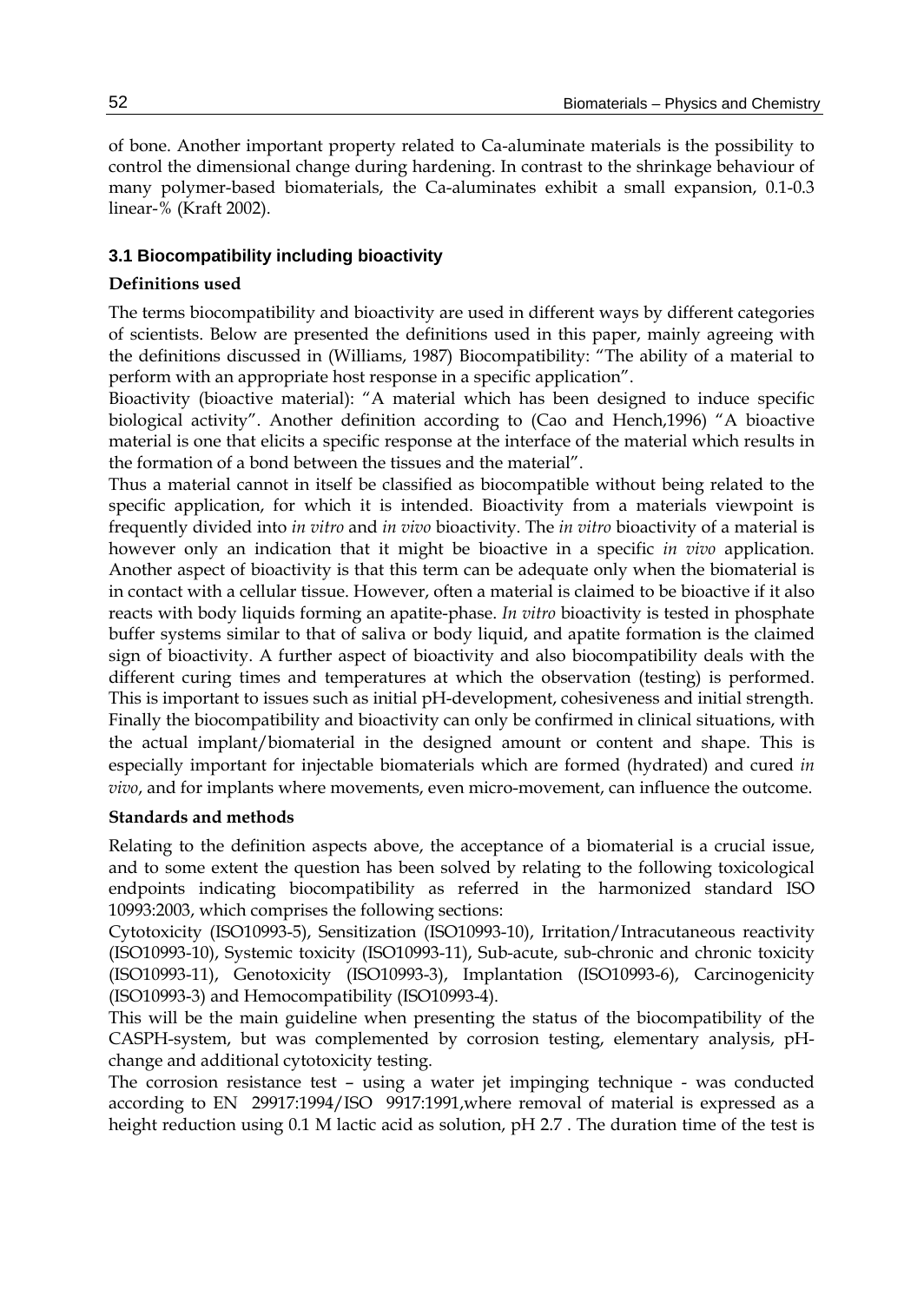24 h. The test starts after 24 h hydration. The test probe accuracy was 0.01 mm. Values below 0.05 mm per 24 h solution impinging are judged as acid resistant.

Determination of Ca and Al in the solution during the hydration process of the Caaluminate based material was performed using atomic absorption spectrometry (Liu et al 2002). Standard solutions of different concentrations of Ca and Al were prepared according to the manual. Samples were prepared with a size of 10mm x 2mm height using a wet-press method, corresponding to a surface area of 224 mm2. The test pieces were placed in plastic bottles in inorganic saliva solution of pH 7. The amount of liquid was 10 ml in each bottle. The temperature selected was  $37$  °C. The inorganic saliva solution contained calcium chloride, magnesium chloride, sodium chloride, a phosphate buffer, hydro-carbonate and citric acid. The Ca-content in the saliva solution corresponded to 68 ppm. 1 ml solution was removed at 1, 7 and 28 days for analyses, and saliva was exchanged at 1, 7 and 28 days after every measurement. For the 28 days test additional samples were also taken 1 h after new solution was added.

Measurement of pH development during hydration of the material was conducted using a standard pH-meter. Samples were prepared according to the procedure for atomic absorption described above. The pH-testing was conducted in two separate ways. First the samples were immersed in saliva solution (pH =7) at 37  $\degree$ C, and pH was measured continually over the whole experiment period (Test 1). 1 ml solution was removed at 1, 7, 14 and 28 days for pH measurement. The second type of measurement comprised immersion in 10 ml saliva solution at  $37 \text{ °C}$ , where the saliva was exchanged at 1, 7, 14 and 28 days. pH was measured at the time of observation and also after one hour in new saliva (data within brackets), Test 2.

Specimens at different setting stages were subjected to cytotoxicity testing by using primary cultures of human oral fibroblasts. A tissue culture insert retaining tested materials was assembled into a 12-well plate above the fibroblast monolayers. The cytotoxicity was determined by MTT reduction assay after various curing times. Specimens were set and hydrated at 37 °C for different periods of time, i.e. 0, 5, 30, 60 min, 24 h and 1 week and were then placed on tissue culture netwell for a cytotoxicity test. Both acute (1 and 24 h) and long term (1 week) in vitro toxicity tests were conducted with MTT assay.

### **3.1.1 Biocompatibility including bioactivity of Ca-aluminate bioceramics**

### **Biocompatibility evaluation**

Summarized below are the results from several biocompatibility and bioactivity studies (Engqvist 2004, 2005, Faris 2006) where Ca-aluminate is used as a biomaterial in orthopaedic and dental applications. *In vitro* bioactivity studies show apatite formation on the surface of the Ca-aluminate materials exposed to phosphate buffer solution, an example shown in Figure 2 below.

## **Corrosion resistance**

No height reduction at all was observed for two tested Ca-aluminate materials. Thus, according to the acid corrosion test, Ca-aluminate materials are judged as stable materials. The total absence of material loss, measured as height reduction in the acid corrosion test, is related to the general basic nature of the material, with possibility of neutralization of the acid in the contact zone – especially in the earlier stage of the hydration process.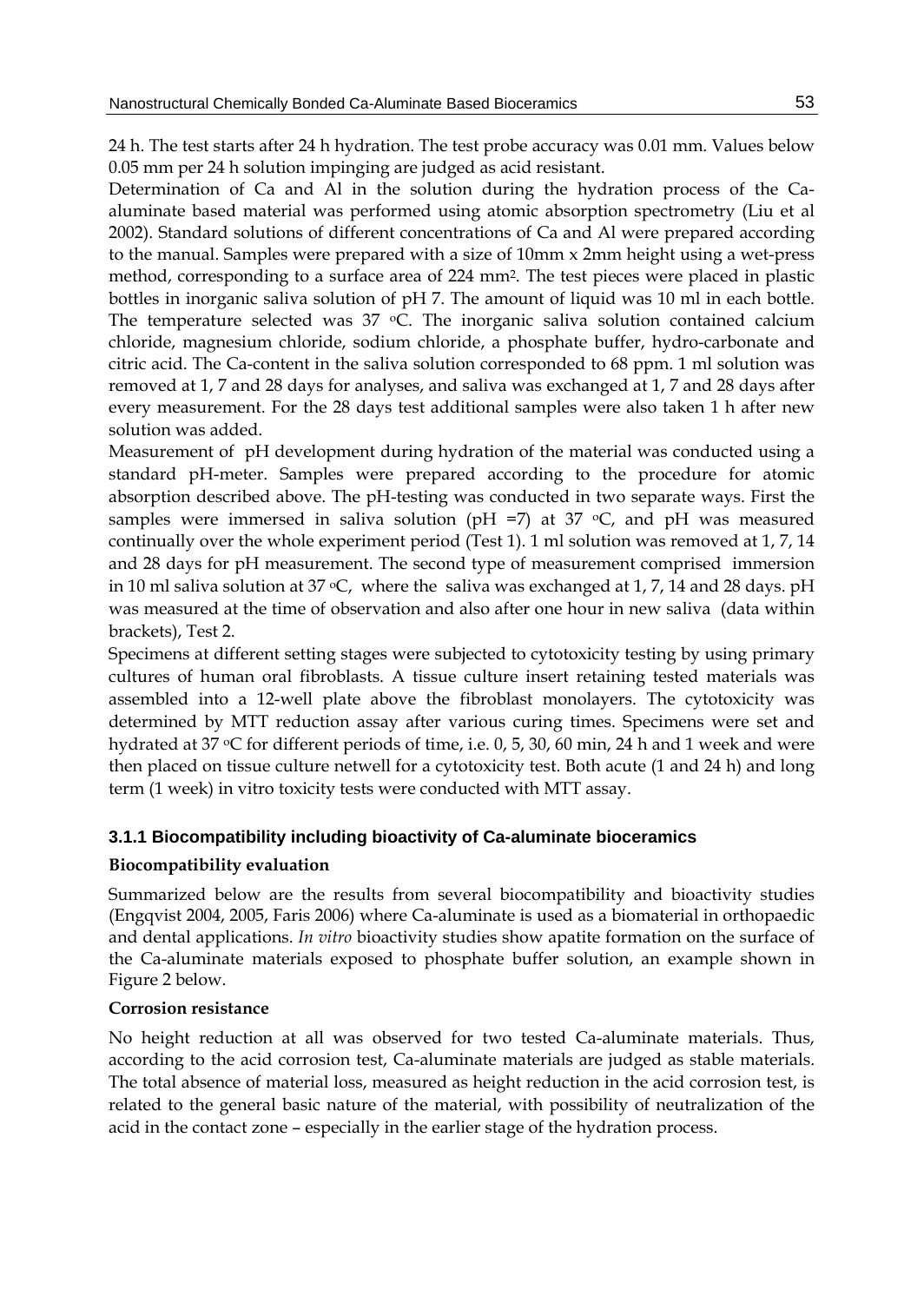

Fig. 2. Cross section of the apatite-containing surface layer formed, SEM (Engqvist et al, 2004)

#### **Ion release measured by atomic absorption spectrometry**

The results of Ca and Al determination in the solution during the hydration process of the Ca-aluminate based material are presented in Table 6.

| Ion tested | 1h.<br>ppm | 24 hrs, ppm | $\overline{ }$<br>days, ppm | 28 days, ppm                                       |
|------------|------------|-------------|-----------------------------|----------------------------------------------------|
| Ca         | 66         | 64          | 44                          | 50<br>$\sqrt{70}$<br>7 V                           |
| лг         | 11         | Q 2<br>ノ・ソ  | 9.6                         | $\bigcap$<br>$\Omega$<br>ð.b<br>$\pm \cdot \angle$ |

Table 6. Ca and Al dissolution during hardening of the Ca-aluminate material, (The 1h testing at 28 days within brackets)

The release of metal ions in water was below  $5x10^2$  ppm/(mm<sup>2</sup> material) for aluminium and below  $30x10^{-2}$  ppm/(mm<sup>2</sup> material) for calcium, whereas somewhat higher aluminium content was measured in artificial saliva. The ion concentrations detected are generally not time-dependent during hydration. After the initial hydration time the ion concentration (molar) is determined by the solubility product of the phases formed (katoite  $= 5x10^{-26}$  and gibbsite  $= 3x10^{-24}$ ). Since the concentration of Ca in saliva is higher than what is obtained in the non-physiological aqueous solution (distilled water), it can be assumed that the filling material releases very limited amounts of Ca or Al once the material has hardened. The presence of Ca in saliva will decrease the solubility tendency of the calcium-aluminatehydrate phases.

Based on a search in the literature, the FAO/WHO Joint Expert Committee on Food Additives (JECFA) has provided a provisional figure for tolerable weekly aluminium intake of 7 mg/kg body weight. This corresponds to 1 mg/kg /day. The daily intake of aluminium via digestion/food is approximately 5 mg per day. For calcium the NIH Consensus Development Conference on Optimal Calcium Intake recommended an intake in the range 800 mg/day for young children to 1000 – 1500 mg/day for adults depending on gender and age. For many people there is a need to supply additional calcium in order to stay healthy. The ion concentrations measured and the amounts of Ca and Al released are far below the concentrations of the elements produced from food intake and should therefore not pose any safety concerns at all.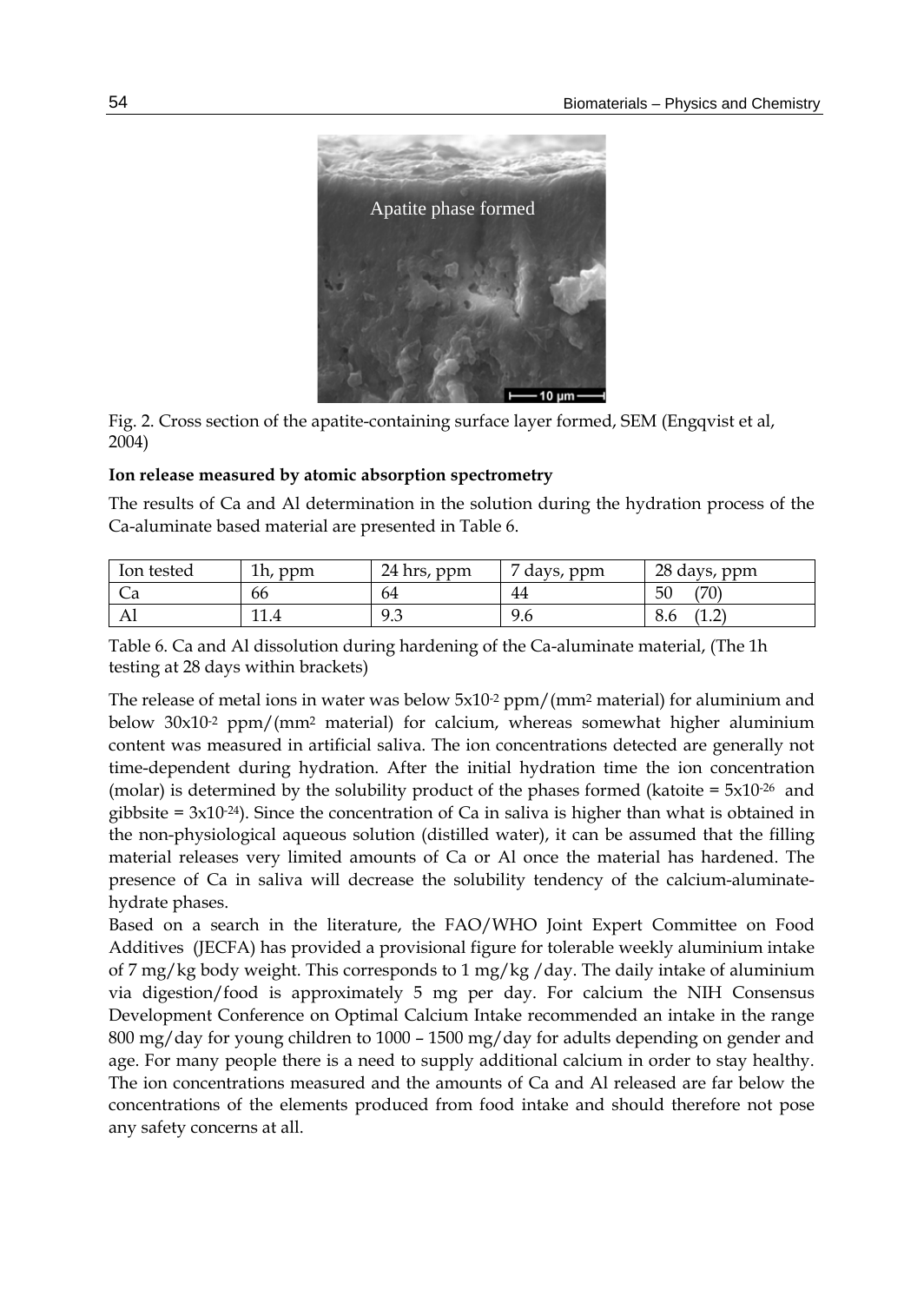## **Change in pH during hydration**

The results of the measurement of pH development during hydration of the Ca-aluminate based are shown in Table 7. The initial *in vitro*-pH is 10.5 in saliva. After 1 week, pH after 1 h dissolution time in saliva is approx. 8.

| Test No. | At start | 1h   | 24 hrs                          | days                | 14 days      | 28 days      |
|----------|----------|------|---------------------------------|---------------------|--------------|--------------|
|          | 10.5     | 10.3 | 10.7                            | 10.3                | 9.9          | QΩ<br>7.O    |
| -        | 10.5     | 10.2 | 10.2<br>$\cdot$ $\cdot$ $\cdot$ | (7.8)<br>Q Q<br>ノ・ノ | (8.1)<br>9.5 | (8.1)<br>9.2 |

Table 7. Change of pH during initial hydration of Ca-aluminate based materials

The pH is high during the early stage of the hydration, but decreases with time and approaches neutrality. The reason for the high pH in the beginning is the general basic character of the material and the formation of OH- during the hydration process. In the clinical situation saliva is produced in a dynamic way, creating an environment capable of buffering surrounding solution to neutrality. In the clinical studies performed so far no adverse reactions have been reported from a possible elevated pH during the early part of the hydration.

When Ca-aluminate material is combined with glass ionomer system the pH-system becomes initially acidic. However after 10 min the pH is above neutral, but will not exceed pH 9 (Jefferies et al 2009).

## **Cytotoxicity testing**

The *in vitro* MTT reduction test of the experimental Ca-aluminate dental filling material in human oral fibroblast culture showed no obvious cytotoxicity. The average level of MTT reduction of the experimental dental filling material was close to 100% of the control values. The maximal variation (SD) was less than 30%. Different curing times of the test material did not seem to affect the cytotoxicity test results although one week curing produced the most stable testing results both in the short and long term tests. After a week the material can be considered as fully cured, i.e. stable.

Morphological changes were not observed in any of the test groups at different MTT reduction testing points. As shown in Figure 3, the cell culture was typically fibroblastic with a slender and elongated form in both the control group and the group exposed to the examined material. In the exposed picture B even some precipitated hydrates are seen.



Fig. 3. Morphological observation of human oral fibroblasts on an experimental Caaluminate based material. A: Normal control. B: After exposure to the experimental filling material for one week (Liu et al 2002).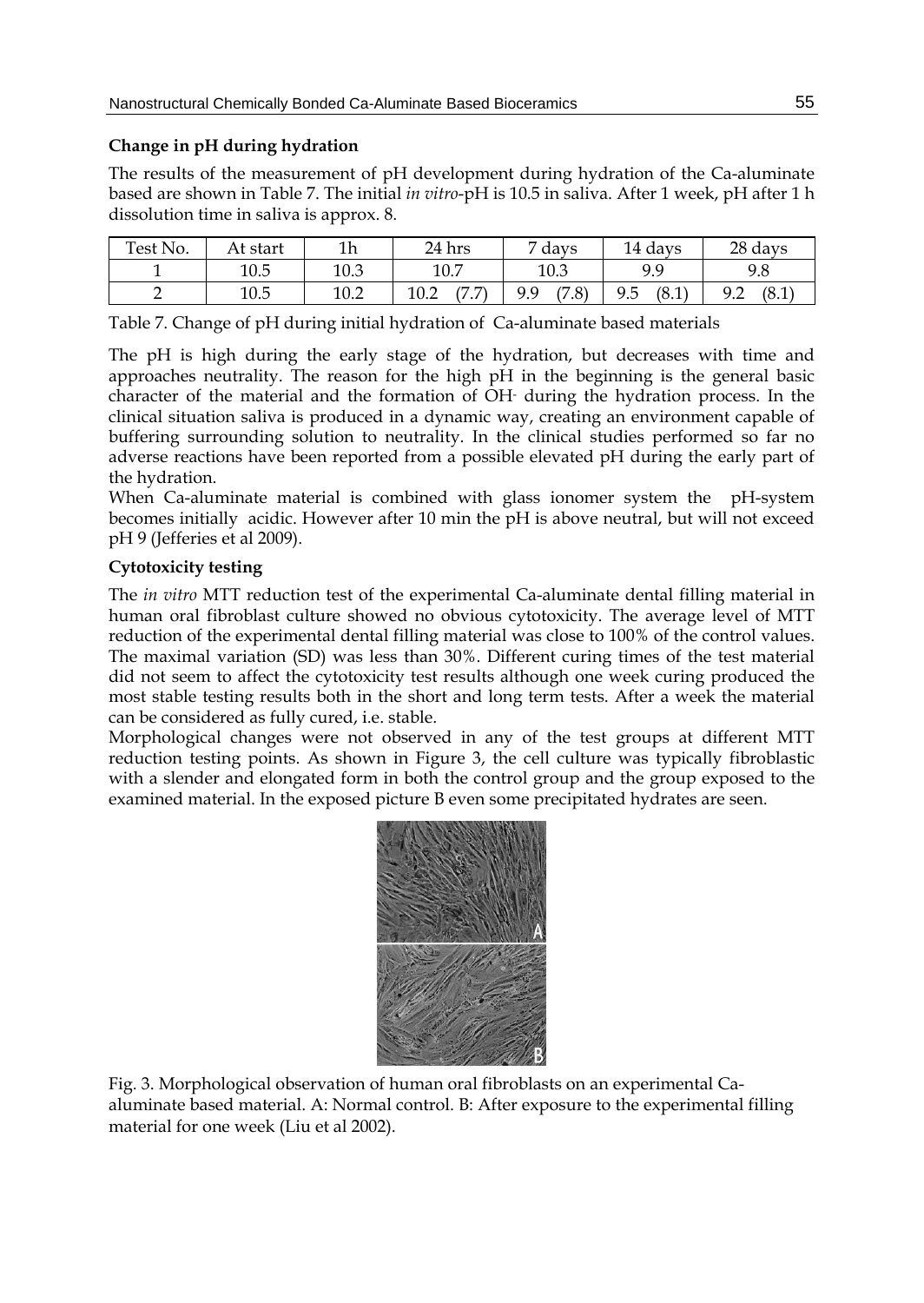The standard for cellular biocompatibility in *in vitro* testing has been stated in the International Organization for Standardization (ISO) standards documents. The standard allows for the contact testing of solid dental materials for cytotoxicity with cell lines. Due to several disadvantages of direct contact testing, indirect testing methods have been developed and compared to the direct testing assays (Tang et al 2002). Introduction of a standard cell culture device, i.e. cell culture insert or transwell, provided an opportunity for such cytotoxicity screening of dental materials with indirect contact between material specimens and cell culture monolayer. It is believed that such a testing system more closely mimics the *in vivo* exposure pattern by providing the test of the material in both its solid and dissolved phases at the same time. It has been shown that this testing system has produced the most stable results as compared to other testing systems, such as direct contact test. In a complementary cytotoxicity test using the pulp derived cell response, the experimental CAmaterial showed no sign of toxicity (Schmalz 2002).

#### **Harmonized standard ISO 10993:2003**

Further cytotoxicity and other biocompatibility aspects are summarised according to the outline in the harmonized standard ISO 10993:2003. An experimental orthopaedic Caaluminate-based material was the test material. This material is judged as mildly cytotoxic during the initial curing, and as non-cytotoxic as cured material. See Table below.

| Type of test                         | Method             | Cytotoxicity (scale 0-4 or 100-0%) |
|--------------------------------------|--------------------|------------------------------------|
| During curing, undiluted             | ISO 10993-5, § 8.2 | $2 \pmod{2}$                       |
| During curing, diluted               | ISO 10993-5, § 8.2 | 0-1 (none-slight)                  |
| During curing                        | XTT-test           | $60 \%$ (slight)                   |
| During curing, diluted               | XTT-test           | $> 70 \%$ (none)                   |
| Cured, undiluted                     | ISO 10993-5, § 8.2 | $0$ (none)                         |
| Cured, diluted $\rightarrow$ diluted | XTT-test           | $> 70\%$ (none)                    |

Table 8. Cytotoxicity testing of an orthopaedic Ca-aluminate based material

A sensitization test (ISO 10993-10), Guinea Pig Maximization Test was performed with the orthopaedic Ca-aluminate material during curing. No sensitizing potential was obtained. Additional irritation and delayed hypersensitivity testing according to ISO 10993-10:2002 was conducted with both polar and non-polar extract from cured material, and the results showed no discrepancies after intracutaneous injections in the rabbit compared to the blank injections. The acute systemic toxicity study according to ISO 10993-11 was performed with both polar and non-polar extracts from cured Ca-aluminate material (Xeraspine), and the results showed no signs of acute systemic toxicity. Sub-acute, sub-chronic and/or chronic toxicity studies according to ISO 10993-11 were not conducted explicitly, since data from the two implantation studies in rabbit (see below) were judged to support that no long term toxicity is expressed. From the implantation studies histopathological organ and tissue data is available, and no adverse effects were reported.

Additionally, in an *in vivo* genotoxicity assay, the mice micronucleus test of bone marrow was used. The extract (The experimental Ca-aluminate material during curing and cured material) was administered intraperitoneally twice. The results showed no clastogenic effect. Three *in vivo* implantation studies based on ISO 10993-6 have been performed. Two studies in rabbit (femur) and one in sheep (vertebrae). *In vivo* implantation studies are judged as the most relevant studies for documentation of safety of a product. In the rabbit implantation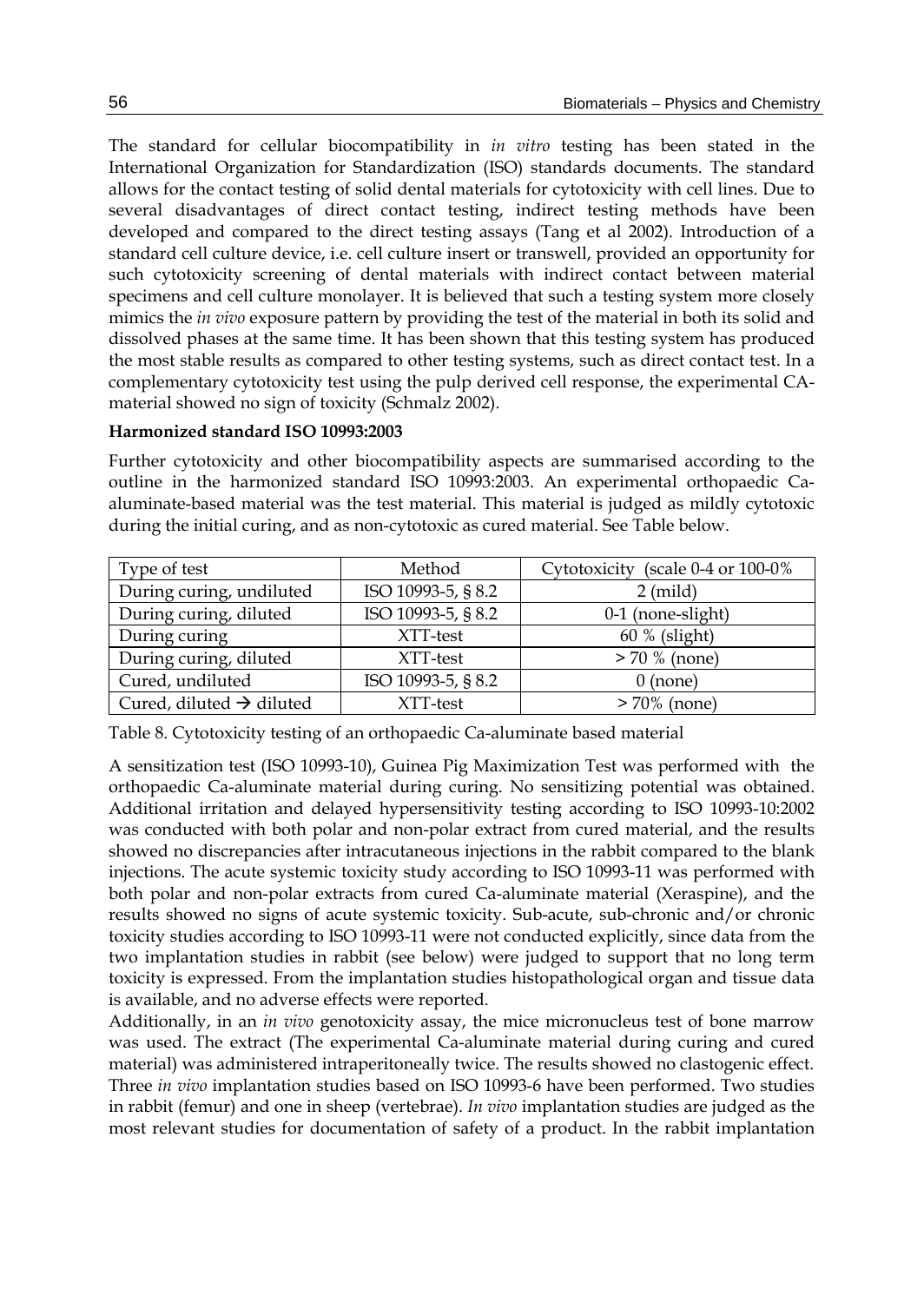studies Ca-aluminate material was compared to the PMMA-material CMW 1, and in the sheep study Ca-aluminate material was compared to the PMMA-material Vertebroplastic, and to the Bis-GMA material CortossTM. The results are summarized in Table 9.

| Implantation studies | Species | Reference material | Result                      |
|----------------------|---------|--------------------|-----------------------------|
| 6-week femur         | Rabbit  | $CMW-1$            | Minimal inflammation,       |
|                      |         |                    | very few inflammatory       |
|                      |         |                    | cells were present in bone, |
|                      |         |                    | bone marrow and adipose     |
|                      |         |                    | tissues.                    |
| 6 (12) -month femur  | Rabbit  | $CMW-1$            | No Al-accumulation          |
|                      |         |                    |                             |
| 12-week vertebrae    | Sheep   | Vertebroplastic    | No inflammation,            |
|                      |         | Cortoss            | no Al-accumulation          |

Table 9. Implantation studies in femur rabbit, and in vertebrae sheep, details in (Hermansson et al 2008)

The 6 months femur study in rabbits included a 12 months subgroup. The amount of aluminium in blood and selected organs was analysed. The main target organs of the animals (kidney, lung, liver) were histopathologically investigated. Granulomatous inflammation in the cavity, pigmented macrophages and new bone formation were the treatment-related observations at 6- and12-months examination. No difference between Caaluminate material and PMMA was detected. There were no signs of aluminium accumulation in the analysed tissues.

In the 12-week study, the histopathology of vertebrae obtained one week after surgery showed the most severe inflammatory reaction to the surgery in the *sham* operated vertebrae. The bone marrow in the vertebrae filled with Ca-aluminate was not reported to be infiltrated by any inflammatory cells. In vertebrae obtained 12 weeks after surgery no inflammatory reactions were reported, and no obvious differences were observed in the pathological reactions to the surgery (sham) or the filler materials. Overview of the histological contact zone to the Ca-aluminate based material is shown in Figure 4.

The analysis of serum samples showed low concentrations of aluminum in comparison to what is normal in humans. Since the concentration of aluminum did not increase after surgery and in some instances was lower after surgery than in the 0-samples, one may regard these concentrations as within the normal variation.



Fig. 4. Histology image of an experimental Ca-aluminate material (black) in close contact with sheep vertebral bone.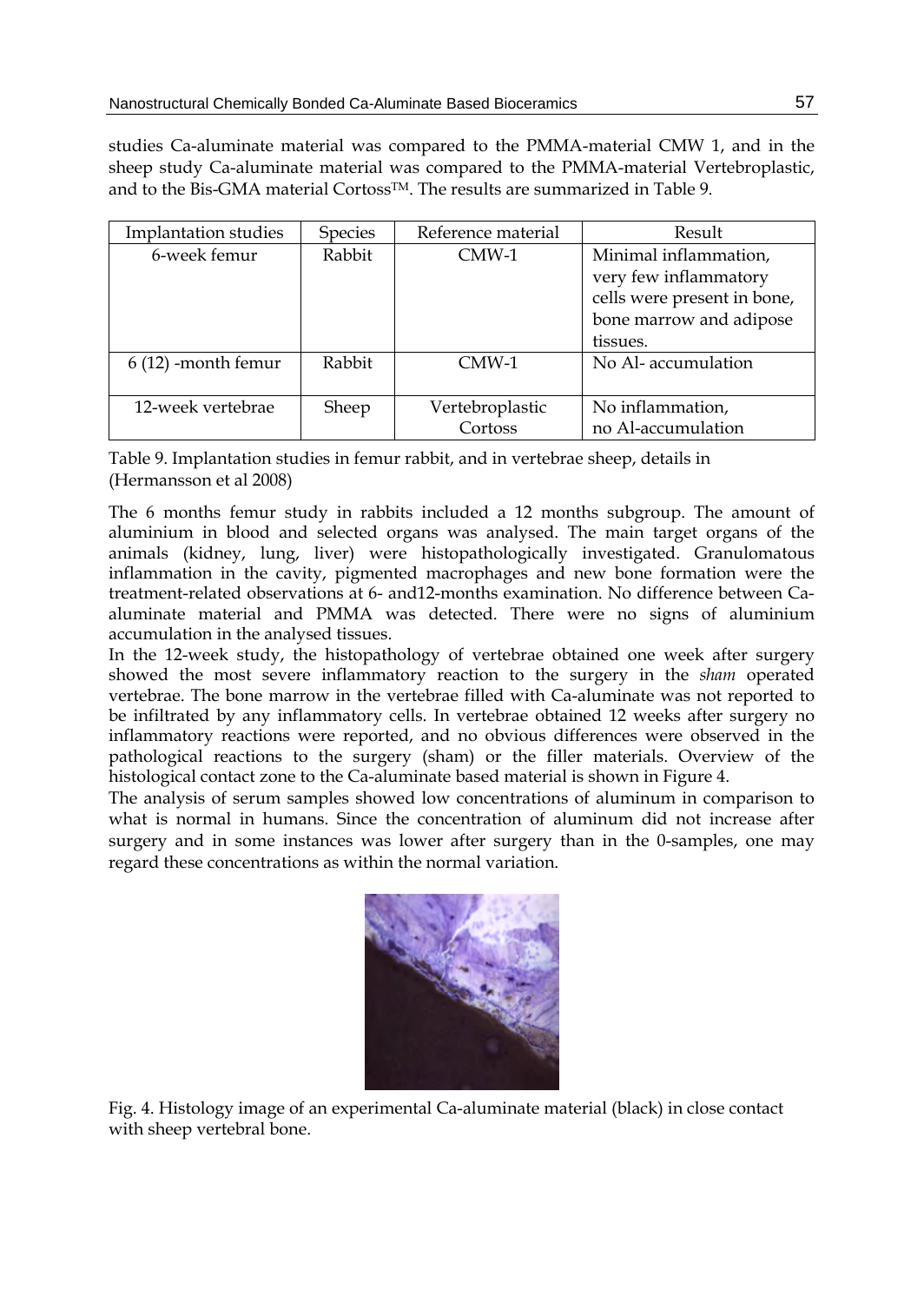Repeated haemocompatibility studies have been performed to evaluate possible reactions in whole human blood as a result of contact with Ca-aluminate materials (Axen et al 2004). Test items were an experimental Ca-aluminate based material and Xeraspine, Vertebroplastic and Norian (Calcium Phosphate Cement, Synthes Inc). A Chandler loop model was used in which circulating human blood was in contact with the test materials for up to 4 hours. For comparison, loops free from test materials were used. Platelet count (PLT), thrombin-antithrombin (TAT) complex, complement factors C3a and C5b-9 (TCC), and TNF-α were assayed. The degree of haemolysis was assessed by the Drabkin method. Norian (a calcium phosphate based material) invariably induced extensive clotting already after 60 minutes, verified macroscopically and also by significantly reduced PLT in comparison to the Control loops, whereas there was no significant reduction in PLT in the loops with Ca-alumiante material or Vertebroplastic, respectively, neither at 60 nor at 240 minutes. The Ca-aluminate material did not induce haemolysis to a greater extent than any of the other materials tested. TCC was activated to a certain degree by the biomaterial, comparable to what is commonly observed for artificial materials. TNF-α generation, indicative of activation of white blood cells, was not enhanced by either Vertobroplastic or the Ca-aluminate material.

Based on all above mentioned data and generated toxicity data, it is considered that there is no reason to expect that the Ca-aluminate biomaterials when used in accordance with the intended clinical use will create any adverse effects. The Ca-aluminate based materials fulfill the requirements of the harmonized standard ISO 10993:2003.

3.1.1.1 Complementary reactions of Ca-aluminate in presence of body liquid.

Complementary reactions occur when the Ca-aluminate is in contact with tissue containing body liquid. Several mechanisms have been identified, which control how the Ca-aluminate material is integrated onto tissue. These mechanisms affect the integration differently depending on what type of tissue the biomaterial is in contact with, and in what state (unhydrated or hydrated) the CA is introduced. These mechanisms are summarized as follows and described in more details elsewhere (Hermansson, 2009);

| Mechanism 1: | Main reaction, the hydration step of CAC (Eq. 1 above)                                                                                                                                                                         |
|--------------|--------------------------------------------------------------------------------------------------------------------------------------------------------------------------------------------------------------------------------|
| Mechanism 2: | Apatite formation in presence of phosphate ions in the                                                                                                                                                                         |
|              | biomaterial                                                                                                                                                                                                                    |
| Mechanism 3: | Apatite formation in the contact zone in presence of body liquid                                                                                                                                                               |
| Mechanism 4: | Transformation of hydrated Ca-aluminate into apatite and<br>gibbsite                                                                                                                                                           |
| Mechanism 5: | Biological induced integration and ingrowth, <i>i.e.</i> bone formation<br>at the contact zone                                                                                                                                 |
| Mechanism 6: | Point-welding due to mass increase when in contact with body<br>liquid.                                                                                                                                                        |
|              | TATLE of the collected the contract of a state of the collected contracts of the contract of the late of a state of the state of the collection of the collection of the collection of the collection of the collection of the |

When phosphate ions or water soluble phosphate compounds are present in the biomaterial (powder or liquid) an apatite formation occurs according to the reaction

$$
5Ca^{2+} + 3PO_{4}^{3-} + OH \rightarrow Ca_{5}(PO_{4})_{3}OH
$$

This complementary reaction to the main reaction occurs due to the presence of Ca-ions and a basic (OH-) environment created by the Ca-aluminate material. The solubility product of apatite is very small  $[K = 10^{-58}]$ , so apatite is easily precipitated. Body liquid contains among others the following ions  $HPO<sub>4</sub><sup>2</sup>$  and  $H<sub>2</sub>PO<sub>4</sub>$ . In contact with the Ca-aluminate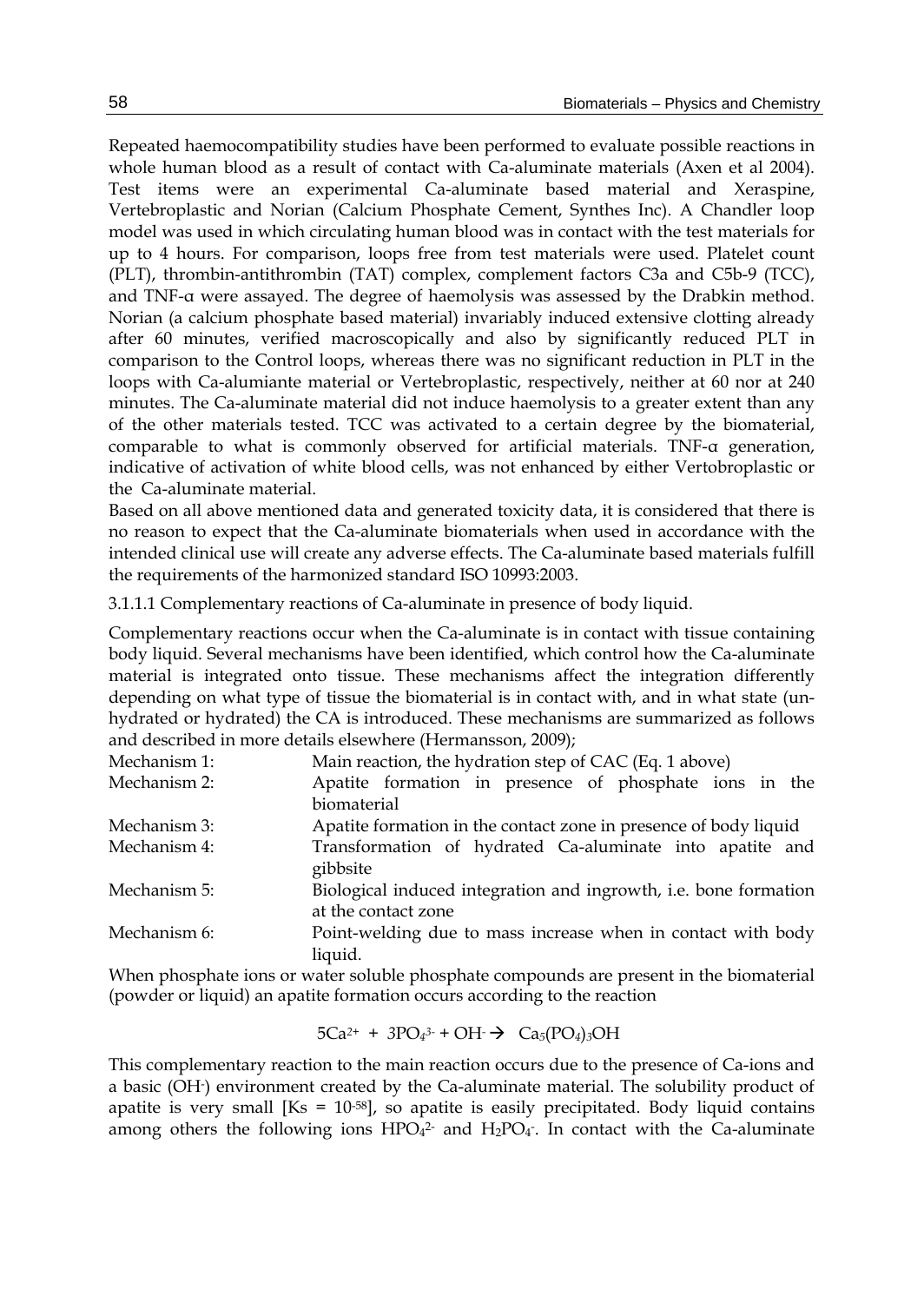system and water during setting and hydration, the presence of Ca-ions and hydroxyl ions, the hydrogen phosphate ions are neutralised according to

$$
\mathrm{HPO_{4^{2\text{-}}}} + \mathrm{H_{2}} \, \mathrm{PO_{4^{\text{-}}}} + \mathrm{OH^{\text{-}}}\, \Rightarrow \mathrm{PO_{4^{2\text{-}}}} + \mathrm{H_{2}}\mathrm{O},
$$

whereafter the apatite-formation reaction occurs

$$
5Ca^{2+} + 3PO_4^{3-} + OH \rightarrow Ca_5(PO_4)_3OH
$$

This reaction occurs upon the biomaterial surface/periphery towards tissue. The apatite is precipitated as nano-size crystals (Hermansson et al, 2006). See figure 5.



Fig. 5. Nano-size apatite formation in the the contact zone to hard tissue

Katoite is formed as a main phase, and is kept as katoite in the bulk material according to the mechanism 1 above. However, in long-time contact with body liquid containing phosphate ions the katoite is transformed at the interface tobody tissue into the at neutral pH even more stable apatite and gibbsite phases according to

$$
Ca_3 \cdot (Al(OH)_4)_2 \cdot (OH)_4 + 2 Ca^{2+} + HPO_4^{2-} + 2 H_2PO_4^- \rightarrow
$$
  

$$
Ca_5 \cdot (PO_4)_3 \cdot (OH) + 2 Al(OH)_3 + 5 H_2O
$$

When apatite is formed at the interface according to any of the reaction mechanisms 2-4 above, at the periphery of the bulk biomaterial, the biological integration may start. Bone ingrowth towards the apatite allows the new bone structure to come in integrated contact with the biomaterial. This is an established fact for apatite interfaces. For the CA-system the ingrowth is discussed below, 4.4. The transition from tissue to the biomaterial is smooth and intricate.



Fig. 6. Integration of CA in tissue – a model using albino adult New Zealand White rabbits (Hermansson et al, 2008).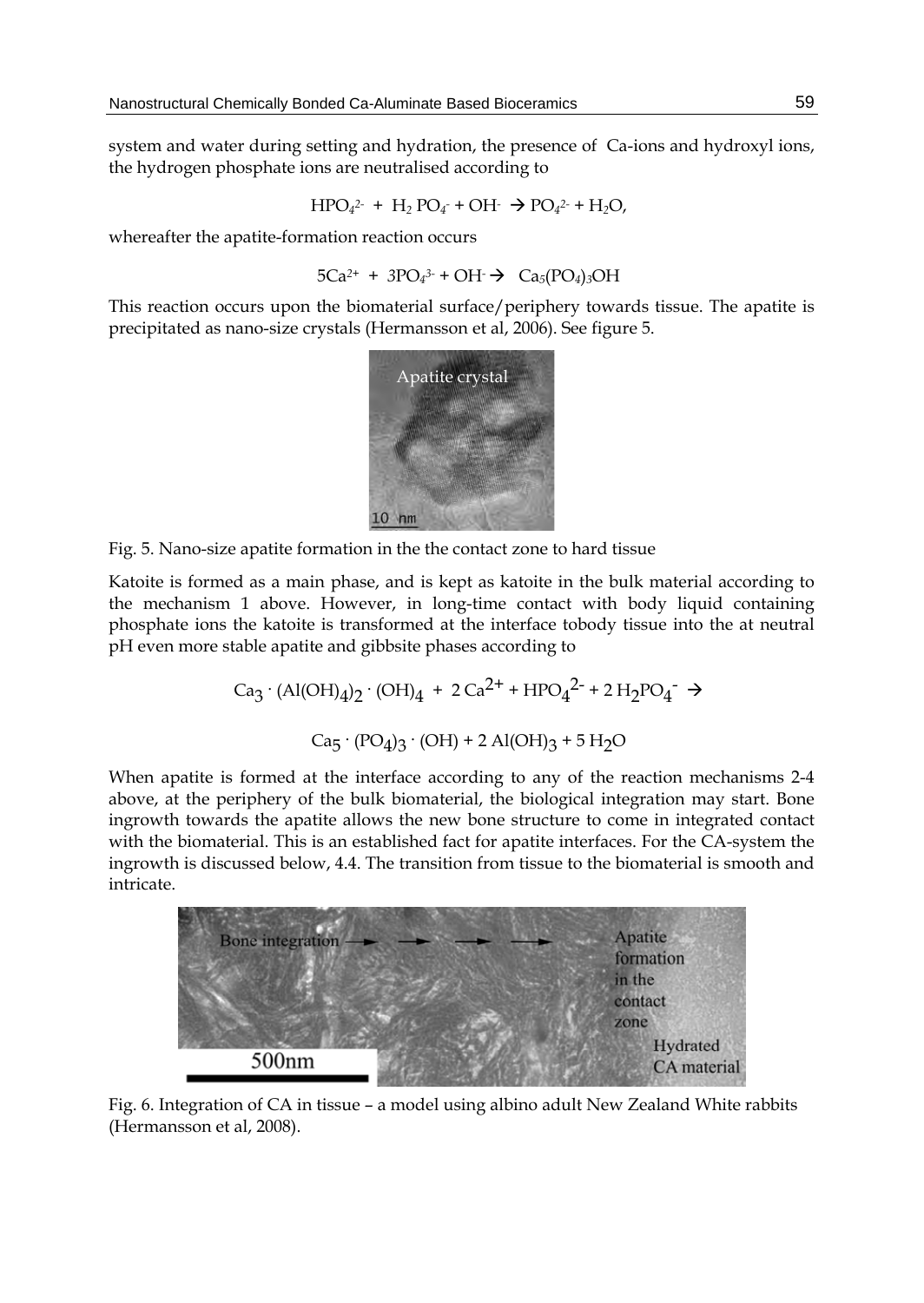The actual contact zone developed depends on a combination of the above discussed mechanisms and the tissue. The latter varies from a cellular-free high content apatite tissue in the case of a dental enamel, via dentine to a bone structure with cellular and body liquid contact. Also the material can be in contact with other implant materials as dental crowns, dental screws or coatings on implants. In the tables 10 and 11 are summarized in which applications and specific tissues the demonstrated mechanisms are predominant.

| Tissue  | Mech <sub>1</sub> | Mech 2 | Mech 3 | Mech 4 | Mech 5 | Mech 6    |
|---------|-------------------|--------|--------|--------|--------|-----------|
| Enamel  |                   |        |        |        |        |           |
| Dentine |                   |        |        |        | ΙX     |           |
| Bone    |                   |        |        |        |        | $\lambda$ |

Table 10. Type of tissue and possible mechanisms.

| Application               | Mech 1              | Mech 2       | Mech 3 | Mech 4       | Mech 5 | Mech 6 |
|---------------------------|---------------------|--------------|--------|--------------|--------|--------|
| Cementation               |                     |              |        |              |        |        |
| a. towards tissue         | X                   | $\mathbf{x}$ | X      | $\mathbf{x}$ | X      |        |
| b. towards implant        | X                   | (x)          |        |              |        |        |
| Dental fillings           |                     |              |        |              |        |        |
| a. towards enamel         | X                   | $\mathbf{x}$ |        |              |        |        |
| b. towards dentine        | X                   | X            | X      | X            | (x)    |        |
| Endo fillings             |                     |              |        |              |        |        |
| a. orthograde             | X                   | X            |        |              |        |        |
| b. retrograde incl bone   | X                   | $\mathbf{x}$ | X      | X            | X      |        |
| Coatings and augmentation |                     |              |        |              |        |        |
| towards implant           | $\boldsymbol{\chi}$ | (x)          |        |              |        |        |
| gap filling               | X                   | X            | X      | x            | x      | x      |

Table 11. Applications and possible mechanisms.

### **Nanostructure and nano-porosity used in certain applications**

The nanostructure including nanoporosity developed in the Ca-aluminate biomaterial system when near complete hydration occurs, yields some unique properties related to how bacteriostatic and antibacterial properties may develop in the biomaterial. The nanoporosity can also be used to control release of drugs incorporated the biomaterial. The background to this is that even if the total porosity is low, all porosity is open, thus allowing transport of molecules in the nanoporosity channels. The nanostructure used in thin film coatings will also be touched upon.

### **Antibacterial aspects**

The surprising finding in studies recently performed (Doxa patent application 2010) shows that the bacteriostatic and antibacterial properties of the Ca-aluminate biomaterial are not primarily related to pH or specific ions and ion concentration or reducing agents, but to the hydration procedure and the microstructure obtained. This also to some extent is an answer why highly biocompatible and even bioactive biomaterials can combine apparently contradictory features such as biocompatibility, bioactivity and apatite formation and environmental friendliness with bacteriostatic and antibacterial properties.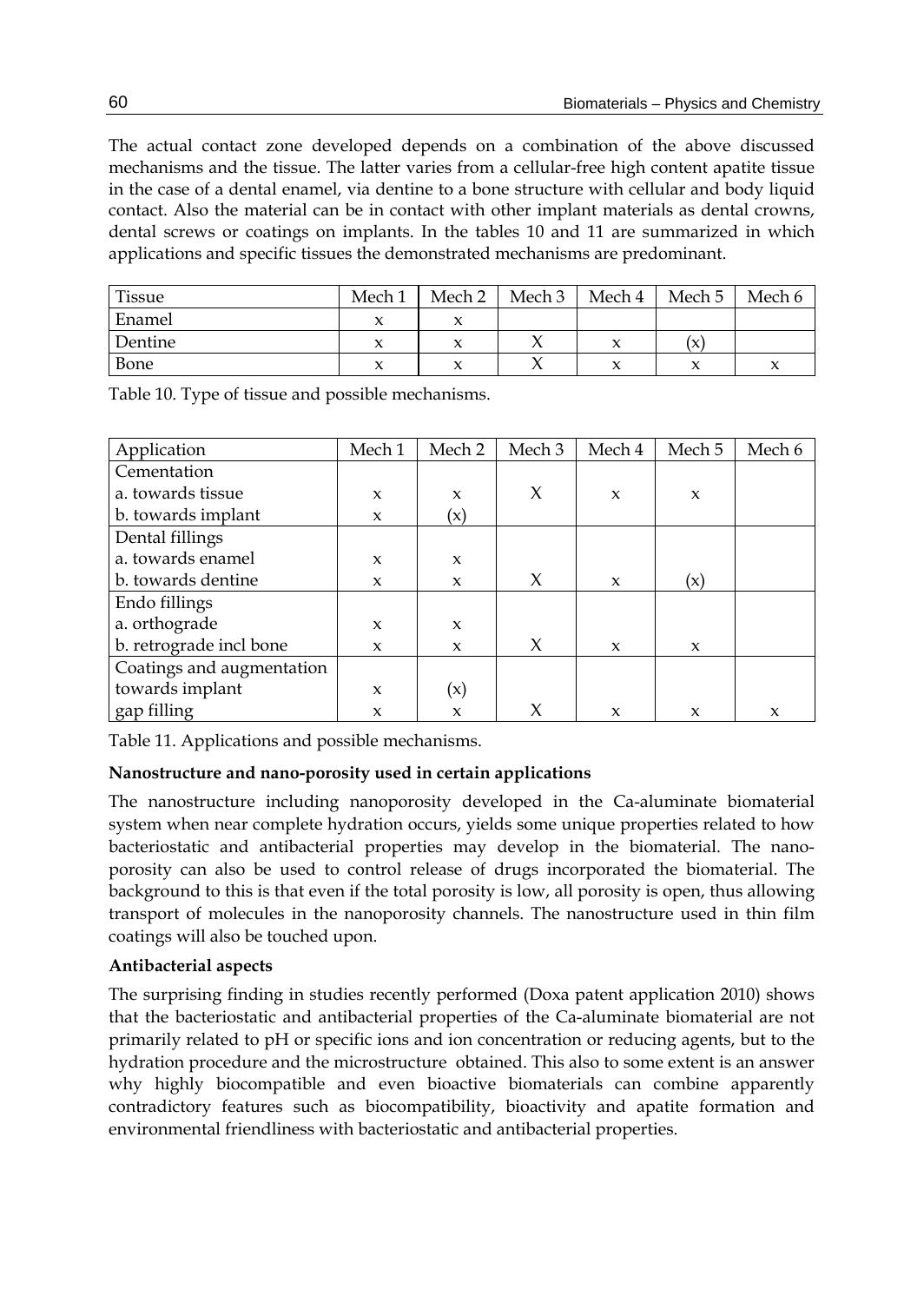The bacteriostatic and antibacterial properties are primarily related to the development of the nanostructure and the nano-size porosity during hydration of the Ca-aluminate system. The initial low pH  $(< 8$ ) of the system in the case of the presence of a polycarboxylic acid for cross-linking, is such not a hindrance for the antibacterial properties. The requirements of the microstructure of Ca-aluminate and/or Ca-silicate based biomaterials to achieve antibacterial properties are related to the general nanostructure obtained; A nanoparticle/crystal size of hydrates in the interval 15-40 nm, a nanoporosity size of 1-4 nm and the number of pores per square micrometer of at least 500, preferably > 1000.

The above mentioned requirements will guarantee that the nanostructure will be free of large pores meaning no escape of bacteria within the original liquid, paste or dental void, during the hydration. The nanocrystals will participate on all walls, within the liquid, and on all inert particles and on bacteria within the original volume. The formation of nanocrystals will continue to all the void is filled. The bacteria will be totally encapsulated and will be chemically dissolved. Also the number of nanopores will be extremely which will have the possibility of catching and fasten bacteria to the hydrate surface – an analogue to how certain peptides may function as antibacterial material due to a structure with nanosize hole within the structure.

#### **4. Materials and biomaterials application**

Alternative dental materials and implant materials based on bioceramics are found within all the classical ceramic families: traditional ceramics, special ceramics, glasses, glassceramics, coatings and chemically bonded ceramics (CBC) (Ravaglioli and Krajewski, 1992). The CBC-group, also known as inorganic cements, is based on materials in the system CaO- $Al_2O_3-P_2O_5-SiO_2$ , where phosphates, aluminates, and silicates are found. Depending on in vivo chemical and biological stability, the CBC biomaterials can be divided into three groups: stable, slowly resorbable and resorbable. The choice for dental and stable materials is the Ca-aluminate based materials (Hermansson et al 2008). Slowly resorbable materials are found within Ca-silicates and Ca-phosphates, and fast resorbing materials among Casulphates and some Ca-phosphates. The stable biomaterials are suitable for dental applications, long-term load-bearing implants, and osteoporosis-related applications. For trauma and treatment of younger patients, the preferred biomaterial is the slowly resorbable materials, which can be replaced by new bone tissue (Nilsson, 2002). In this section are summarised some of the possible new applications using the strong chemically bonded ceramics based on Ca-aluminate. The presentation is devided in three application areas; dental, orthopaedics and drug delivery.

The following product areas have been identified based on experimental material data, preclinical studies, pilot studies and on-going clinical studies (Jefferies et al, 2009). The application areas are; Dental cement, endodontic products (orthograde and retrograde), sealants, restoratives, and pastes for augmentation and dental implant coatings. For lowviscosity and early hardening of the CA, a complementary glass ionomer can preferrably be used. Clinical use of the materials is foreseen within the next coming years. The use of CA within odontology is based on the following features; early/rapid anchoring, high strength, long-term stability, no shrinkage, combined bonding and bulk material, biocompatibility and in situ apatite formation ability (nanocrystals formed in the contact zone between material and tissue).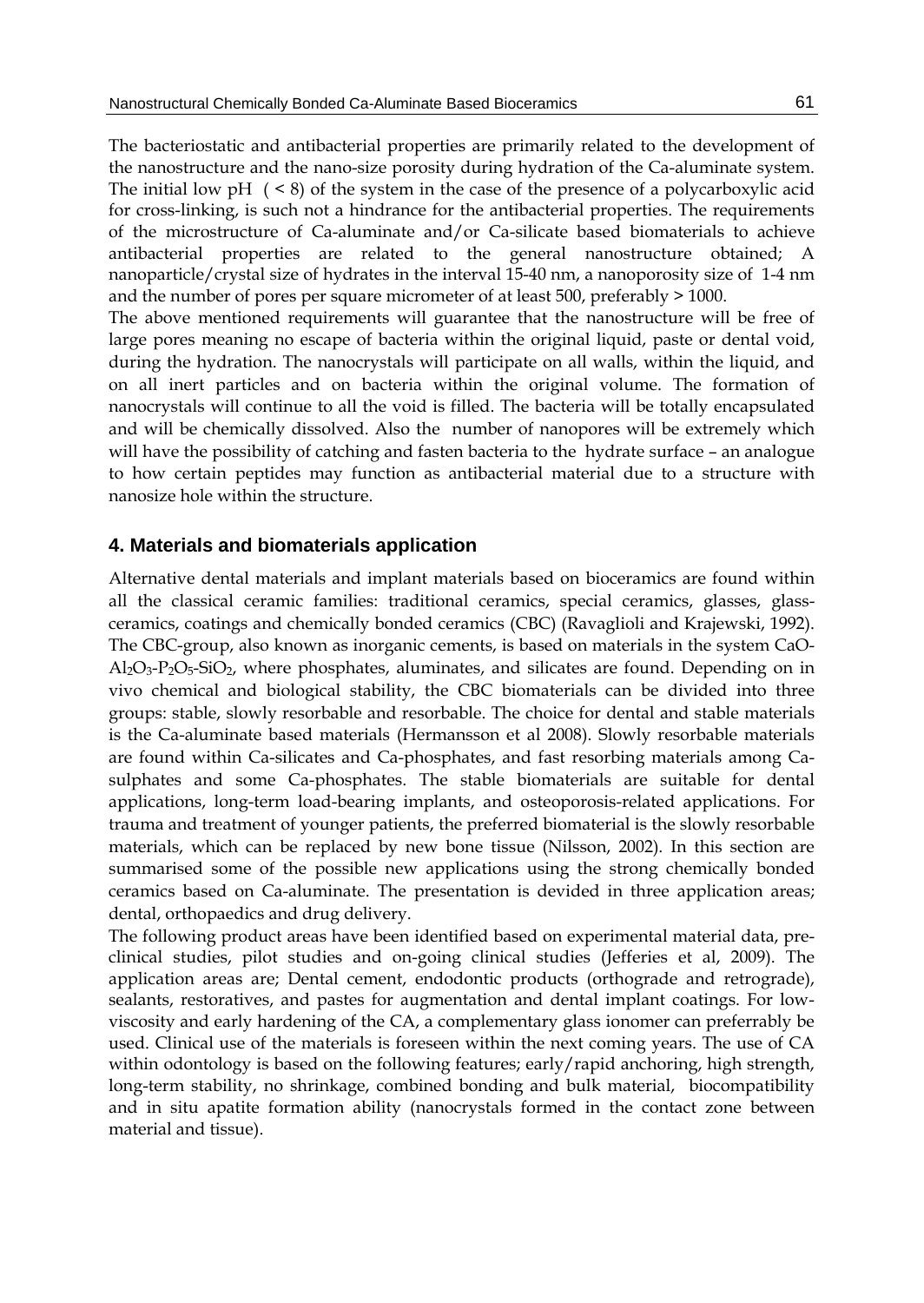## **4.1 Dental applications**

The existing dental materials are mainly based on amalgam, resin composites or glass ionomers. Amalgam, originating from the Tang dynasty in China, was introduced in the early 19<sup>th</sup> century as the first commercial dental material. It is anchored in the tooth cavity by undercuts in the bottom of the cavity to provide mechanical retention of the metal. Although it has excellent mechanical characteristics it is falling out of favor in most dental markets because of health and environmental concerns. One exception is the US in which amalgam still has a redlatively large market share.

The second generation material is the resin composites, first introduced in the late 1950s. These are attached to the tooth using powerful bonding agents that glue them to the tooth structure. After technical problems over several decades, these materials today have developed to a level where they work quite well and provide excellent aesthetic results. Despite the improvements, resin composites have some drawbacks related to shrinkage, extra bonding, irritant components, a risk of post-operative sensitivity, and technique sensitivity in that they require dry field treatment in the inherently moist oral cavity. The key problem, due to shrinkage or possible degradation of the material and the bonding, is the margin between the filler material and tooth, which often fails over time leading to invasion of bacteria and secondary caries. Secondary caries is a leading cause of restorative failure and one of the biggest challenges in dentistry today. As a significant number of dental restorations today are replacement of old, failed tooth fillings, it is clear that tackling this problem is a major market need (Mjör, 2000). Secondary caries occurs not only after filling procedures but also following other restorative procedures such as the cementation of crowns and bridges.

Glass ionomers were first introduced in 1972 and today are an established category for certain restorations and cementations. Their main weakness is the relatively low strength and low resistance to abrasion and wear. Various developments have tried to address this, and in the early 1990s resin-modified ionomers were introduced. They have significantly higher flexural and tensile strength and lower modulus of elasticity and are therefore more fracture-resistant. However, in addition to the problems of resin composites highlighted above, wear resistance and strength properties are still inferior to those of the resin composites.

The nature of the mechanisms utilized by Ca-aluminate materials (especially Mechanism 1 above) when integrating and adhering to tooth tissue and other materials makes these materials compatible with a range of other dental materials, including resin composite, metal, porcelain, zirconia, glass ionomers and gutta-percha. This expands the range of indications for Ca-aluminate based products from not only those involving tooth tissue, e.g. cavity restorations, but also to a range of other indications that involve both tooth tissue and other dental materials. Examples include dental cementation, base and liner and core buildup and endodontic sealer /filler materials, which involve contact with materials such as porcelain, oxides and polymers and metals, and coatings on dental implants such as titanium or zirconia-based materials.

The use of the Ca-alumiante materials may be a first step towards a paradigm shift for dental applications. The features are summarized below.

Nanostructural integration

- Reduced risk of secondary caries and restoration failure
- Excellent biocompatibility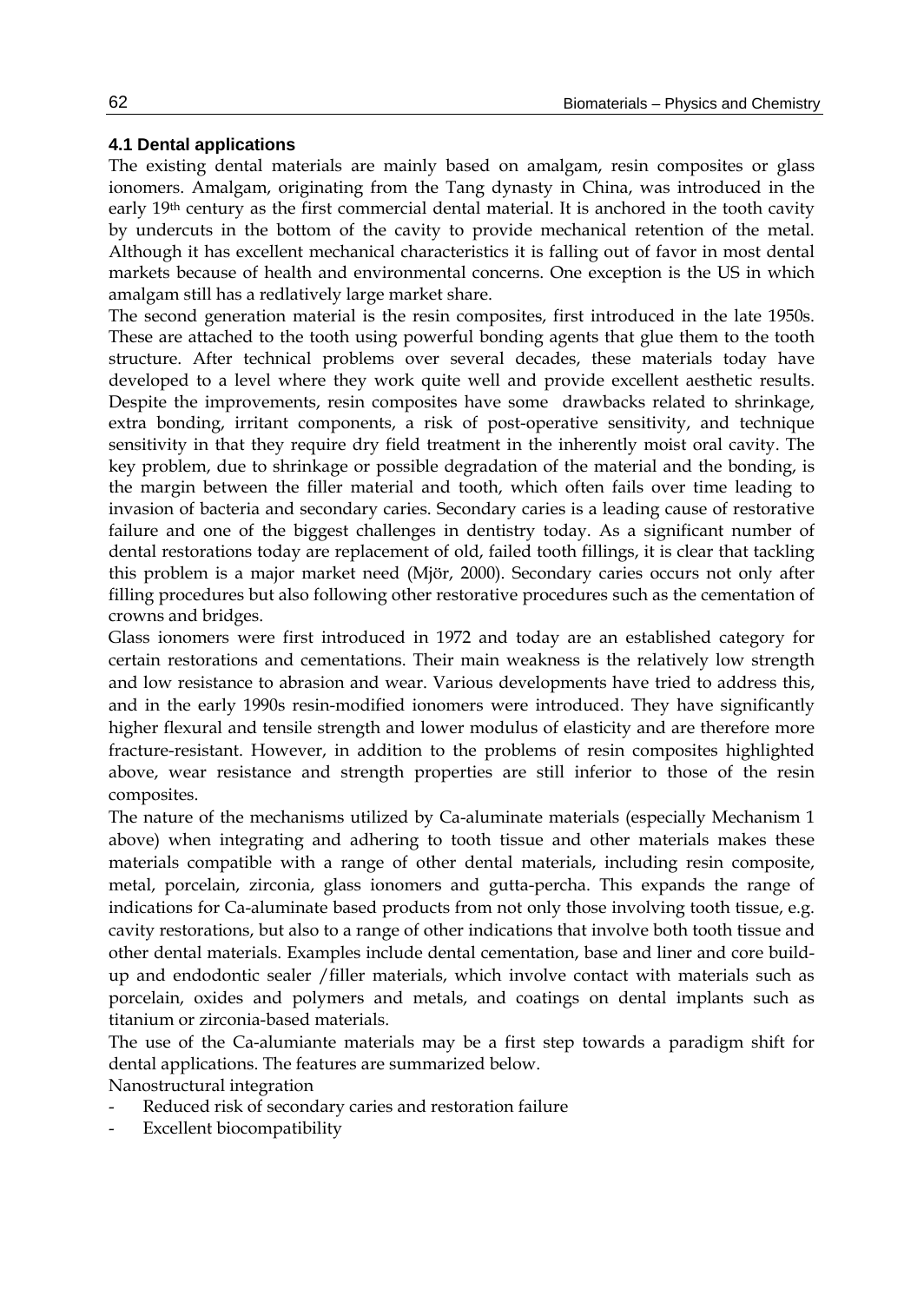- Reduced/no post-operative sensitivity, environmentally friendly and no allergy
- Optimized consistency and setting properties for the intended application
- Reliable clinical handling performance
- Hydrophilic acid-base system with no extra bonding or no dry field precaution
- Fast and easy clinical handling, no pre-treatment of tooth necessary
- Excellent retentive and mechanical properties, no degradation of properties over time
- Durable tooth-material restoration interface (longevity).

Below are presented in more details the state–of-the-art for different possible applications of Ca-aluminate based materials.

#### **4.1.1 Dental cement**

Long-term success after cementation of indirect restorations depends on retention as well as maintenance of the integrity of the marginal seal. Sealing properties of great importance deal with microleakage resistance, the retention developed between the dental cement and the environment, compressive strength and acid resistance. Data presented below support the Ca-aluminate-system as highly relevant for dental cement materials. Integration with tooth tissue is a powerful feature and the foundation of the Ca-aluminate technology platform. Secondary caries occurs not only after filling procedures but also after other restorative procedures such as the cementation of crowns and bridges. The consequence of the difference in the mechanism of action between Ca-aluminate products and conventional products is illustrated by the study presented in details in (Pameijer et al , 2008, 2009), illustrated in Figure 2 below. It shows that the micro leakage, measured by dye penetration after thermo cycling, of a leading dental cement (Ketac Cem®, 3M) was significantly higher, both before and after thermo cycling compared to Ceramir C&B, a Ca-aluminate based product recently approved by FDA. This has also recently been verified using techniques for studying actual bacterial leakage. The above described nanostructural precipitation upon tissue walls, biomaterials and within the original Ca-aluminate paste is the main reason for this, in addition to a high acid corrosion resistance.

General properties of the CAPH-system used as dental cement have been presented (Pameijer et al, 2008), see Fig. 7 and Table 12 below. General features of all the dental cement classes available are presented as a summary in Table 13 below.



Fig. 7. Micro leakage leakage of a Ca-aluminate based material (blue) and Ketac Cem (red).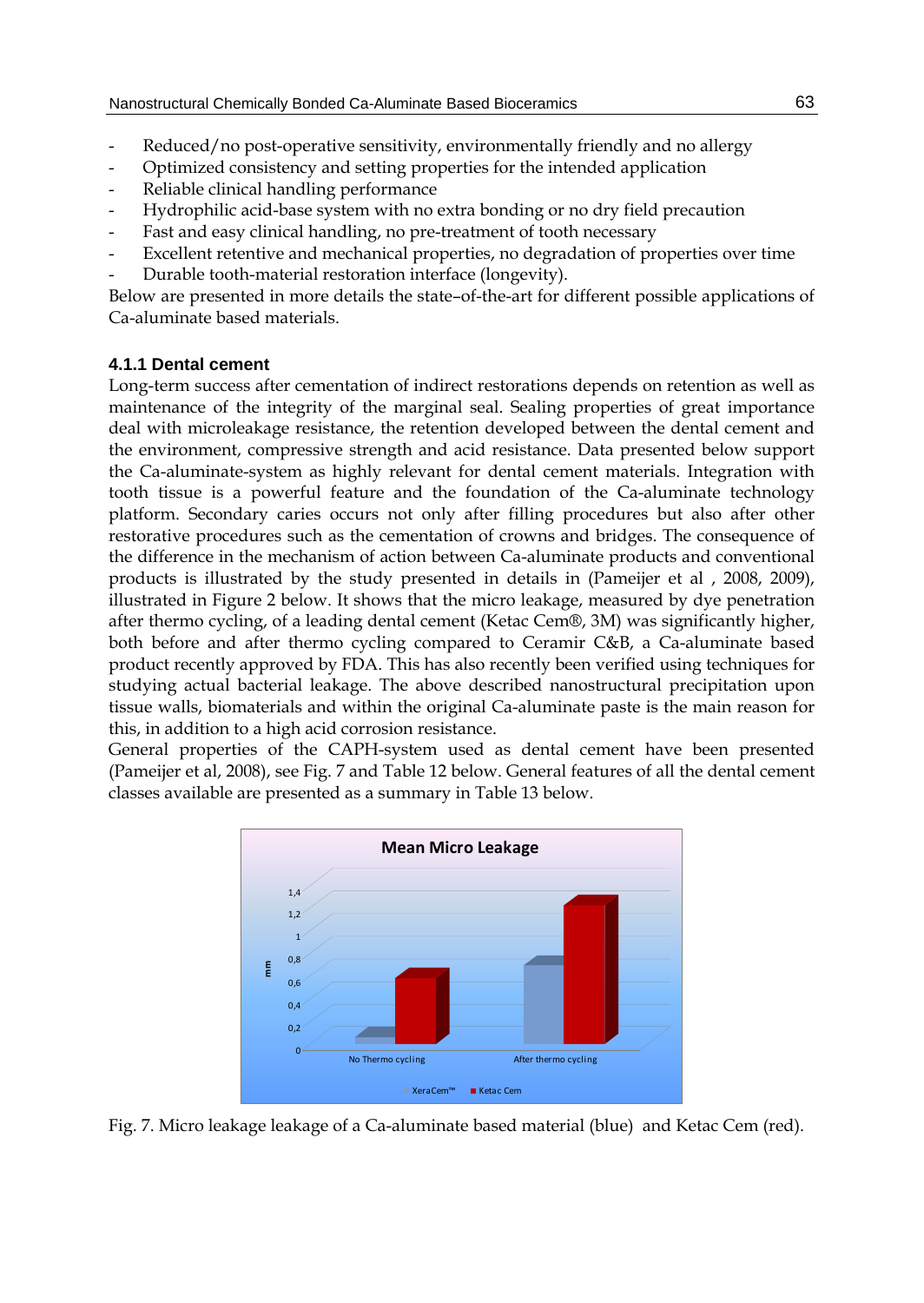| Material              | Net setting<br>time, min | Film thickness,<br>um | Compressive<br>strength, MPa | Crown<br>retention,<br>Kg/Force |
|-----------------------|--------------------------|-----------------------|------------------------------|---------------------------------|
| Ca-aluminate<br>based | 4.8                      | 15                    | 196 (at 30 days)             | 38.6                            |
| Ketac Cem             |                          | 19                    |                              | 26.6                            |
| RelvX-Unicem          |                          |                       | 157                          | 39.4                            |

Table 12. Selected properties, Test methods according to SO 9917-1

| Material<br>aspects                | Glass<br>(GI)                                                  | Resin-<br>Ionomer modified GI                                           | Resin<br>(bonded)                               | Self-adhesive<br>Resin                          | $Z_{n-}$<br>phosphate<br>cement   | Ceramir<br>C&B                     |
|------------------------------------|----------------------------------------------------------------|-------------------------------------------------------------------------|-------------------------------------------------|-------------------------------------------------|-----------------------------------|------------------------------------|
| 1. Type<br>of material             | Polymer                                                        | Monomer                                                                 | Monomer                                         | Monomer                                         | Inorganic<br>material             | Ceramic-<br>polymer                |
| 2. Hardening<br>mechanism          | Cross-<br>linking                                              | Poly-<br>merisation                                                     | Poly-<br>merisation                             | Poly-<br>merisation                             | Acid-base<br>reaction             | Acid-base +<br>cross-linking       |
| 3. pH                              | Acidic                                                         | Acidic                                                                  | Acidic<br>/neutral                              | Acidic<br>/neutral                              | Acidic                            | Acidic<br>/basic                   |
| $4.$ Geo-<br>metrical<br>stability | Non-<br>shrinking                                              | Non-<br>shrinking                                                       | <b>Shrinks</b>                                  | Shrinks                                         | Non-<br>shrinking                 | Non-<br>shrinking                  |
| 5. Stability<br>over time          | Degrades                                                       | Degrades                                                                | Degrades                                        | Degrades                                        | Degrades                          | Stable                             |
| 6. Extra<br>treatment              |                                                                |                                                                         | Etching and<br>bonding                          |                                                 |                                   |                                    |
| 7. Hydro-<br>philic /<br>phobic    | Hydro-<br>philic                                               |                                                                         | HydrophilicHydrophobic                          | Initially<br>hydrophilic,<br>Hydrophobic        |                                   | HydrophilicHydro-philic            |
| 8. Integration<br>mechanism        | Micro-<br>mechani-<br>cal<br>retention.<br>Chemical<br>bonding | Micro-<br>mechanical<br>retention /<br>Chemical<br>bonding/<br>Adhesion | Adhesion /<br>Micro-<br>mechanical<br>retention | Adhesion /<br>Micro-<br>mechanical<br>retention | Micro-<br>mechanical<br>retention | Nano-<br>structural<br>integration |
| 9. General<br>behaviour            | Irritant                                                       | Allergenic                                                              | Allergenic                                      | Allergenic                                      | Non-<br>allergenic                | Non-<br>allergenic                 |
| 10. Biocom-<br>patibility          | Good                                                           | OK                                                                      | OK                                              | OK                                              | Good                              | Good                               |
| 11. Bioactivty                     | No                                                             | No                                                                      | No                                              | No                                              | No                                | <b>Bioactive</b>                   |
| 12. Sealing<br>quality             | OK                                                             | OK                                                                      | Good but<br>operation<br>sensitive              | $\overline{\rm OK}$                             | Acceptable                        | Excellent                          |

Table 13. Overview of dental luting cements (Hermansson et al, 2010)

Material aspects 4-12 in Table 13 are also relevant for all other Ca-aluminate based dental applications.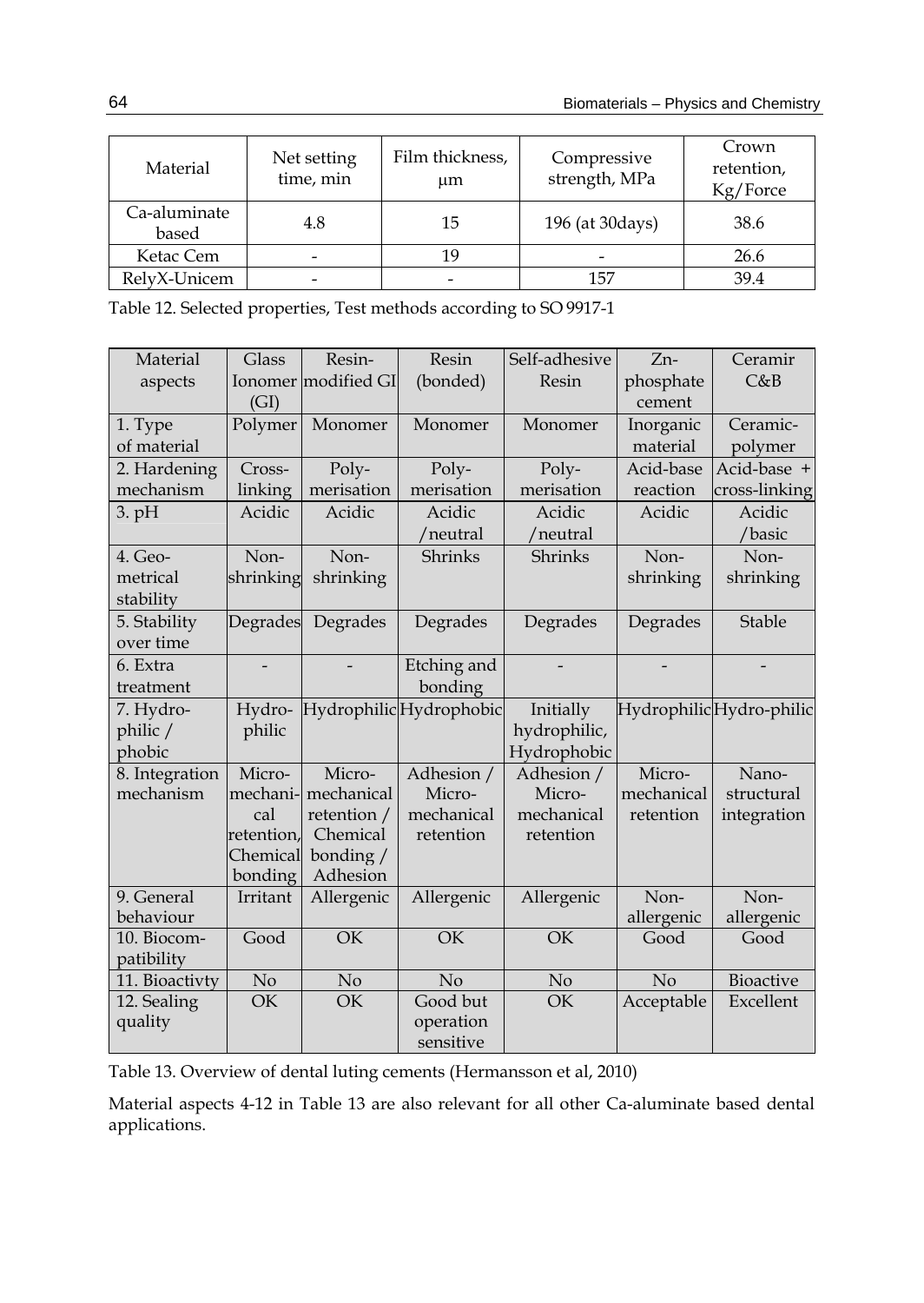A clinical 2-year study comprising 35 cemented crowns was conducted at Kornberg School of Dentistry, Temple University, and follow-up data and feedback from participating dentists were excellent with no failures at all reported (Jefferies et al 2009).



Fig. 8. Cemented ceramic crown (left), and HRTEM of the nanostructure of Ca-aluminate hydrates, hydrates formed in the interval 10-30 nm(right), bar = 10 nm (Hermansson et al, 2010)

## **4.1.2 Endodontics**

In a review of the biocompatibility of dental materials used in contemporary endodontic therapy (Haumann and Love, 2003) amalgam was compared with gutta-percha, zinc oxideeugenol (ZOE), polymers, glass ionomer cements (GICs), composite resins and mineral trioxide aggregate (MTA). A review (Niederman, 2003) of clinical trials of *in vivo* retrograde obturation materials summarized the findings. GIC's appeared to have the same clinical success as amalgam, and orthograde filling with gutta-percha and sealer was more effective than amalgam retrograde filling. Retrograde fillings with composite and Gluma, EBA cement or gold leaf were more effective than amalgam retrograde fillings. However, none of the clinical trials reviewed in included MTA. In a 12 week microleakage study, the MTA performance was questioned compared to that of both amalgam and a composite (Alamo et al, 1999).

The Ca-aluminate-based material discussed in this paper belongs to the same material group as MTA, the chemically bonded ceramics. MTA is a calcium silicate (CS) based cement having bismuth oxide as filler material for improved radio-opacity, whereas the Caaluminate material consists of Ca-aluminate phases CA and  $CA<sub>2</sub>$  with zirconia as filler material. MTA is claimed to prevent microleakage, to be biocompatible, to regenerate original tissues when placed in contact with the dental pulp or periradicular tissues, and to be antibacterial. The product profile of MTA describes the material as a water-based product, which makes moisture contamination a non-issue (Dentsply 2003). The CA-cement materials are more acid resistant than the CS-based materials, and in general show higher mechanical strength than the CS materials. A two-year and a five-year retrospective clinical study of Ca-aluminate based material have been conducted (Pameijer et al, 2004, Kraft et al, 2009). The study involved patients with diagnosis of either chronic per apical osteitis, chronic per apical destruction, or trauma. Surgery microscope was used in all cases. For orthograde therapy the material was mixed with solvent into appropriate consistency and put into a syringe, injected and condensed with coarse gutta-percha points. Machine burs were employed for root canal resection. For the retrograde root fillings, the conventional surgery procedure was performed. The apex was detected with surgery microscope and rinsed and prepared with an ultrasonic device. Crushed water-filled CA-tablets were then inserted and condensed with dental instruments. The patients' teeth were examined with X-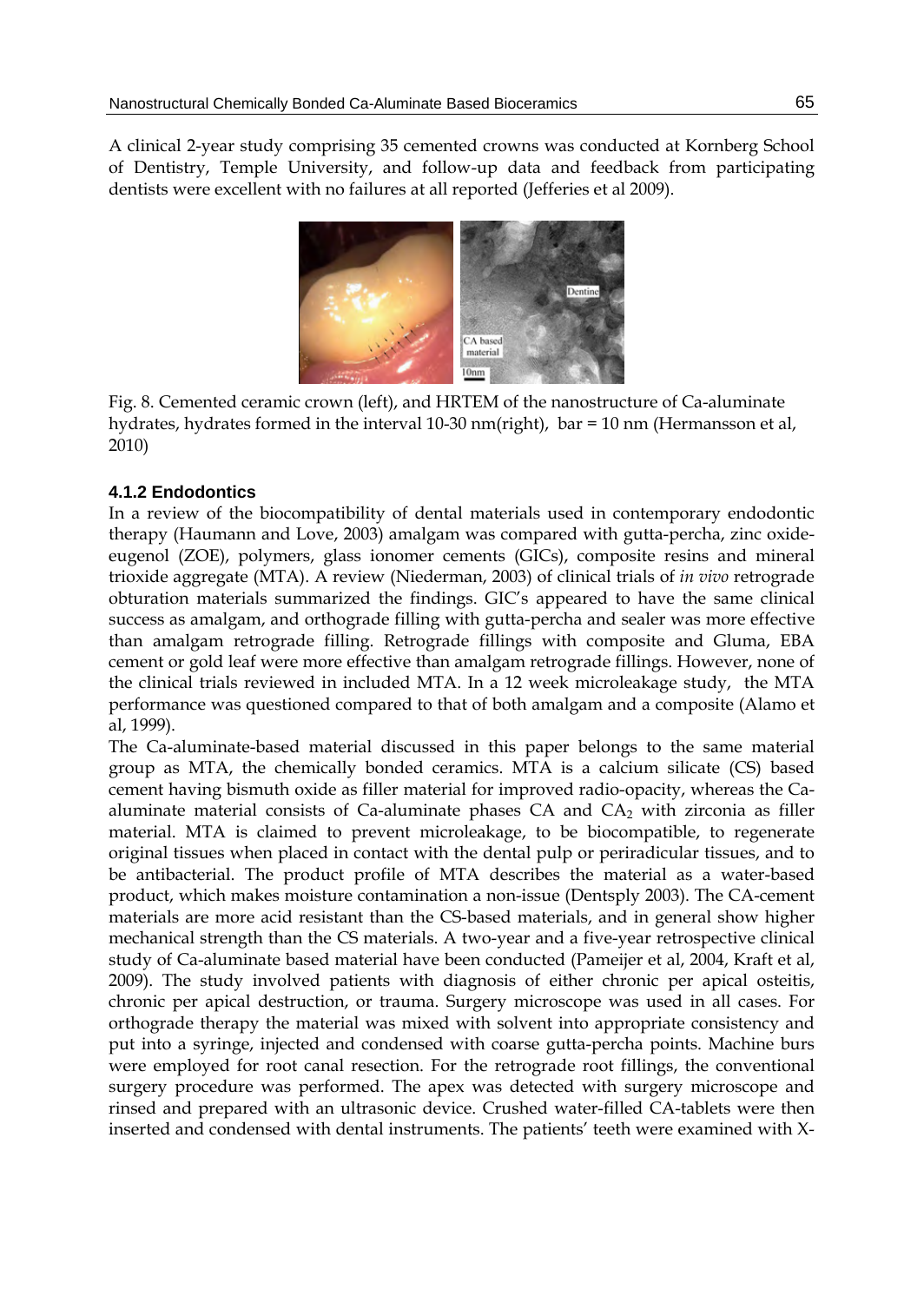ray, and three questions regarding subjective symptoms were put to patients: 1. Have you had any persistent symptoms? 2. Do you know which tooth was treated? 3. Can you feel any symptoms at the tooth apex?

In 13 of the 17 treated patients the diagnosis was chronic perapical osteitis (c  $p$  o). These were treated with retrograde root filling (rf) therapy. Three patients suffered from trauma or chronic perapical destruction, and these patients were treated with orthograde therapy. Out of 17 patients (22 teeth) treated, 16 patients (21 teeth) were examined with follow-up x-ray after treatment and also after two years or more. The additional patient was asked about symptoms. The results of both the clinical examination and the subjective symptoms were graded into different groups related to the success of the therapy. The results of the 2-year and the 5-year study are shown in Table 14.

|               | 1 Complete |        | 2 Incomplete |        | 3 Uncertain |               | 4 Failure |               |
|---------------|------------|--------|--------------|--------|-------------|---------------|-----------|---------------|
|               | healing    |        | healing      |        |             |               |           |               |
|               | 2-vear     | 5-vear | 2-vear       | 5-year |             | 2 year 5-year |           | 2-year 5-year |
| Nos. of teeth |            |        |              |        |             |               |           |               |
| Percentage    |            | 87     |              |        |             |               |           |               |

Table 14. Summary of the results (Score 1 and 2 considered successful, score 3 and 4 failure)

Figures 9-10 show examples of the X-ray examination of orthograde and retrograde treatments.



Fig. 9. Tooth 21 (patient14) a) condensing with a Gutta-percha pointer, b) just after treatment and c) at two year control



Fig. 10. Tooth 21 (patient 9) at treatment (left) and at two year control (middle) and at 5 year control (right)

In summary 21 out of 22 treated teeth have acceptable results being either symptom free or judged healed after clinical examination. The single failure can probably not be attributed to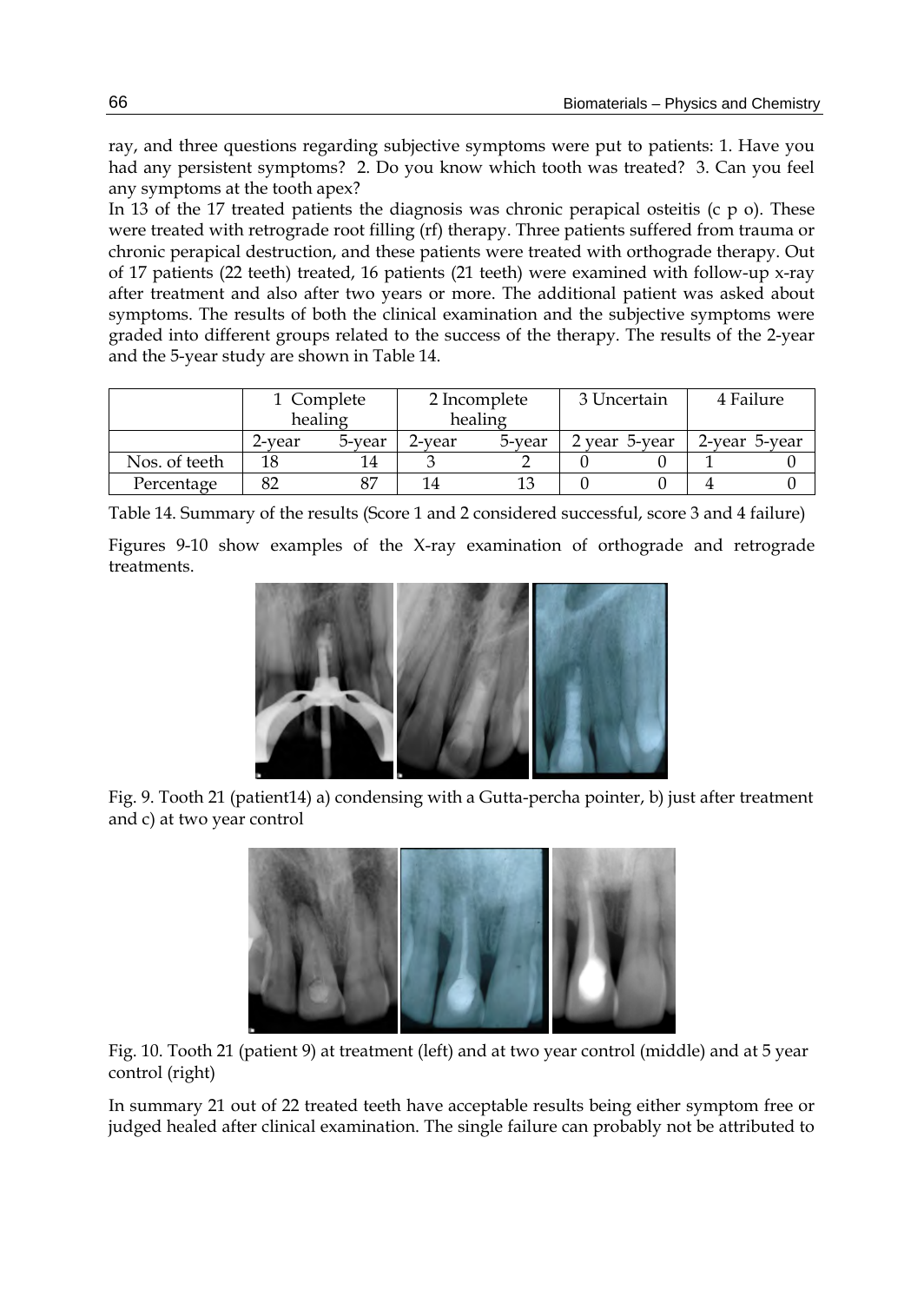the material, but rather to the difficulty of treating and sealing a multi-channelled tooth. The use of CA's as root canal sealers is indirectly supported in "Introduction to Dental Materials" by van Noort (van Noort, 1994), where the following materials characteristics are looked for; biocompatible, dimensionally stable, antibacterial and bioactive. The results in this study can be interpreted as a success in meeting these materials requirements.

Already in the 1970s, Calcium aluminate (CA) was suggested as a biomaterial and tested *in vivo*. Hentrich et al (Hentricht et al, 1994) compared CA with alumina and zirconia in an evaluation of how the different ceramics influenced the rate of new bone formation in femurs of rhesus monkeys. Hamner et al (Hamnar and Gruelich, 1972) presented a study in which 22 CA roots were implanted into fresh natural tooth extraction sites in 10 baboons for periods ranging from 2 weeks to 10 months. In both studies CA successfully met the criteria for tissue adherence and host acceptance.

### **4.1.3 Dental filling materials**

An important feature of the hydration mechanisms of the Ca-aluminate based materials is the nanostructural integration with and the high shear strength developed towards dental tissue. This makes both undercut (retention) technique and bonding techniques redundant. The Ca-aluminate approach to dental filling technique is new. With this technique, the chemical reactions cause integration when the bioceramic material is placed in the oral cavity at body temperature and in a moist treatment field. Figure 11 shows a TEM (transmission electron microscopy) illustration of the interface between the CA-based material and dentine. This establishes a durable seal between bioceramic and tooth. Whereas amalgam attaches to the tooth by mechanical retention and resin-based materials attach by adhesion, using bonding agents, etchants, light-curing or other complementary techniques, the CA-materials integrate with the tooth without any of these, delivering a quicker, simpler and more robust solution.



Fig. 11. Nanostructural integration of CAPH-material with dentine (gray particles in the biomaterial are glass particles)

The general aspects of Ca-aluminate based materials have been presented in two Ph D Thesis-publications. Important aspects of Ca-aluminate materials as dental filling materials are dealt with, such as dimensional stability, acid corrosion and wear resistance, and biocompatibility and mechanical properties (Kraft 2002, Lööf et al 2003).

#### **4.1.4 Coatings on dental implant and augmentation**

For successful implantation of implants in bone tissue, early stabilisation is of great importance (Ellingsen and Lyngstaadas, 2003). This includes both orthopaedic and dental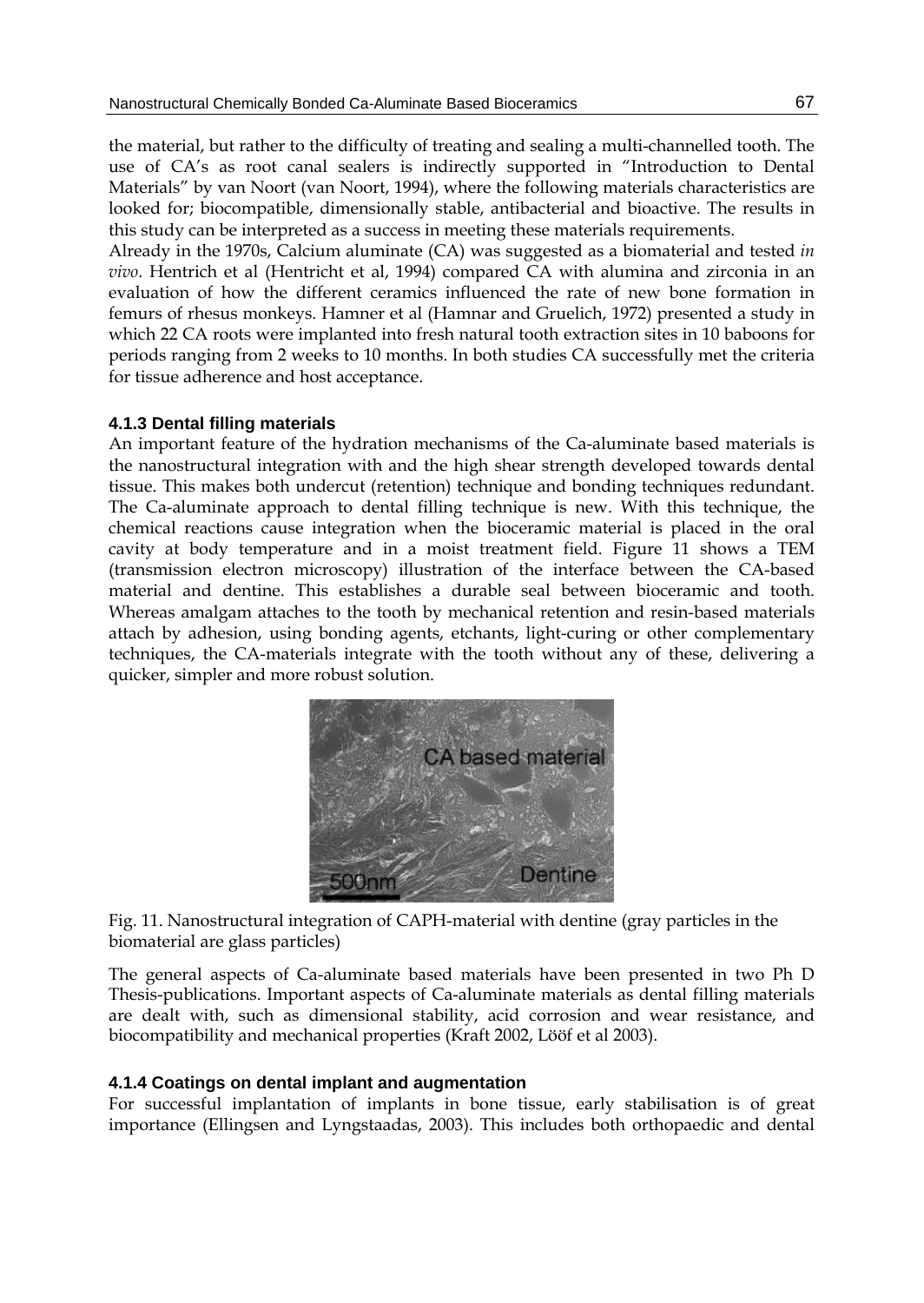implants. Even small gaps may lead to relative micro-motions between implant and the tissue, which increases the risk of implant loosening over time due to formation of zones of fibrous tissues at the implant-tissue interface. Early loading of implants is of particular interest for dental implants (Vercaigne et al, 1998). The use of surface coatings technology is today an established method to reduce the problem with poor interfacial stability for implants. With coatings technology, structural characteristics of the implant (e.g. strength, ductility, low weight or machinability) may be combined with surface properties promoting tissue integration. There are several established coating deposition techniques, e.g. physical vapour deposition (sputtering) and thermal spraying techniques. Coatings based on calcium phosphates are the most used ones.

This section deals with coatings deposited with established methods, with the aim of improving particularly the early stage anchoring of metal implants to bone tissue by exploring *in vivo* hydration of coatings or pastes based on chemically curing ceramics. The study focuses on calcium aluminate in the form of coatings and paste. Results are presented from an implantation study with flame-sprayed coating on titanium implants and uncoated implants augmented with a calcium aluminate paste in the hind legs of rabbits. Implants were applied with the paste composed of a mixture of CaO·Al<sub>2</sub>O<sub>3</sub> and CaO·2Al<sub>2</sub>O<sub>3</sub>. The paste was applied manually as a thin layer on the threaded part of the implant just before implantation. The uncoated and coated implants were sterilised with hot dry air at 180 ºC for 2 hrs. Female albino adult New Zealand White rabbits with a body weight around 2.5 kg were used. Each animal received four implants, two in each hind leg. Implants were placed in the distal femoral metaphysis as well as in the proximal tibial metaphysis. Surgery followed standard procedure. The implants were screwed into predrilled and threaded cavities. Necropsy took place after 24 hrs, 2 and 6 weeks (Axen et al, 2005).

No negative effects of the implants on the general welfare of the animals were observed. The healing progressed in a normal and favourable way. As for the removal torque recordings, all calcium aluminate coatings types provided an improved implant anchoring to bone tissue after *in vivo* hydration, as compared to that of the pure metal implants. Implants on the tibia and femur side of the knee gave similar removal torques. Table 15 provides average values from both tibia and femur sides.

| Implant type       | 24 hrs | (n) | 2 weeks | (n) | 6 weeks | (n)               |
|--------------------|--------|-----|---------|-----|---------|-------------------|
| Flame spraying     |        | (8) |         | (8) | 25      | (6)               |
| Paste augmentation | 6.6    | (8) |         | (6) | 13      | (4)               |
| Rf-PVD             |        | (4` |         |     | 10      | $\left( 4\right)$ |
| Uncoated reference | 3.8    | (8) | 5.7     | (6) | 14      | (4`               |

Table 15. Removal torque (Ncm) for dental implants in rabbit hind legs (tibia and femur).

24 hrs after implantation, calcium aluminate in-between the implant and tissue increased the removal torque to about double that of the uncoated reference implants, independently of means of application (coatings or paste). This is considered to be attributable to the pointwelding according to integration mechanism 6 above. Two weeks after implantation, implants combined with paste augmentation provide the highest removal torque; flame sprayed coatings also improve the torque relative to the uncoated system. Six weeks after implantation, all systems are relatively similar (considering the uncertainty due to scatter and statistics), apart from the sprayed system which shows significantly higher values.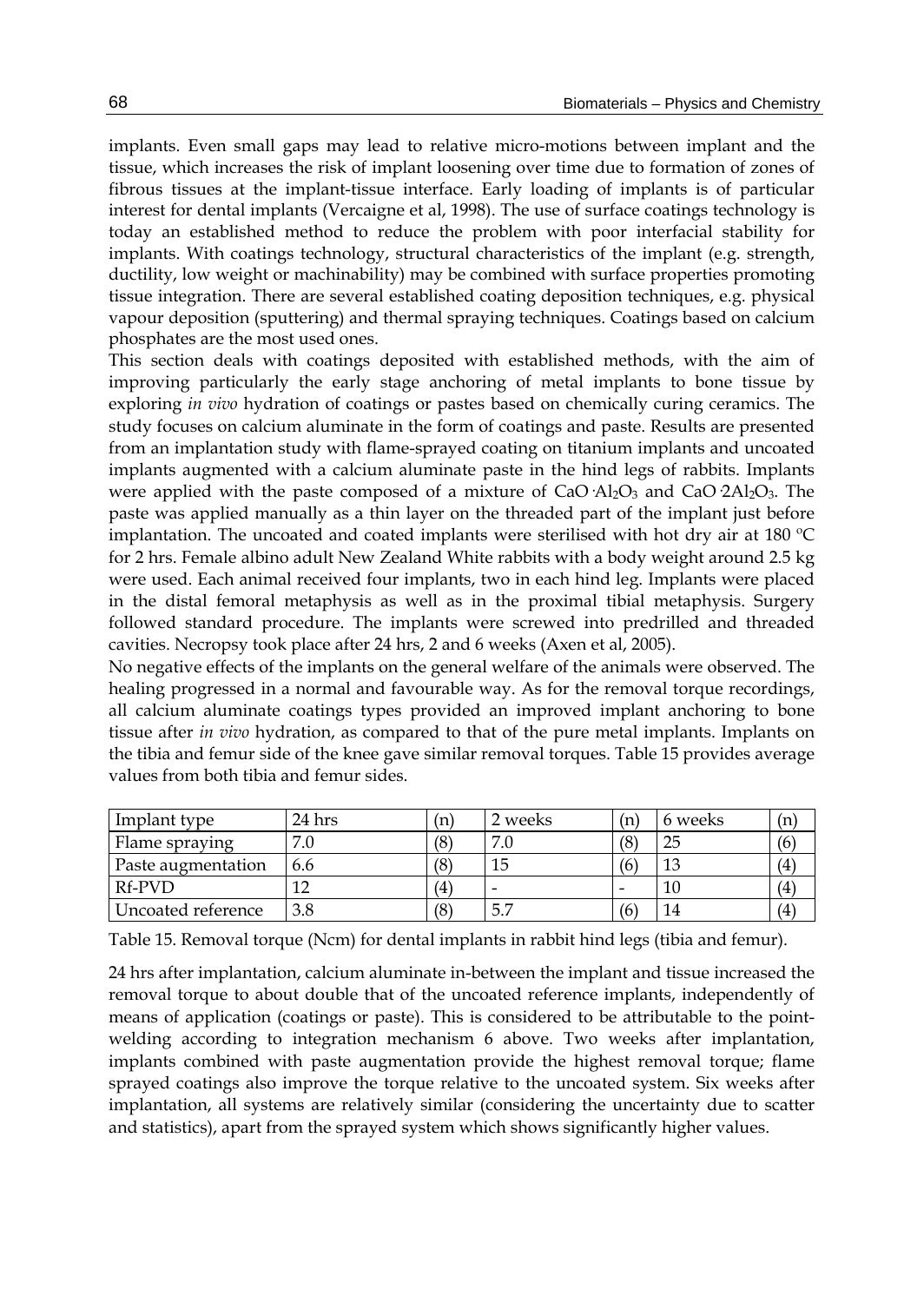

Fig. 12. High-resolution TEM of Ti – CA-paste interface, nano-mechanical integration, bar =  $10$  nm.

# **4.2 Orthopaedic applications**

Within orthopedics the following areas for Ca-aluminate based materials have been identified; percutaneous vertebroplasty (PVP) and kyphoplasty (KVP), trauma and general augmentation.

The benefits of the injectable ceramic biomaterials based on CA related to orthopaedic applications are

During the surgical procedure (Engqvist et al, 2005, Lööf et al 2008)

 High radiopacity allows for superior visibility of the cement during and increases the probability to detect potential leakages during injection (See Figs. 13-14 below)



Fig. 13. Percutaneous vertebroplasty using a CA-material.



Fig. 14. Vertebral compression factures, restored by CA-material.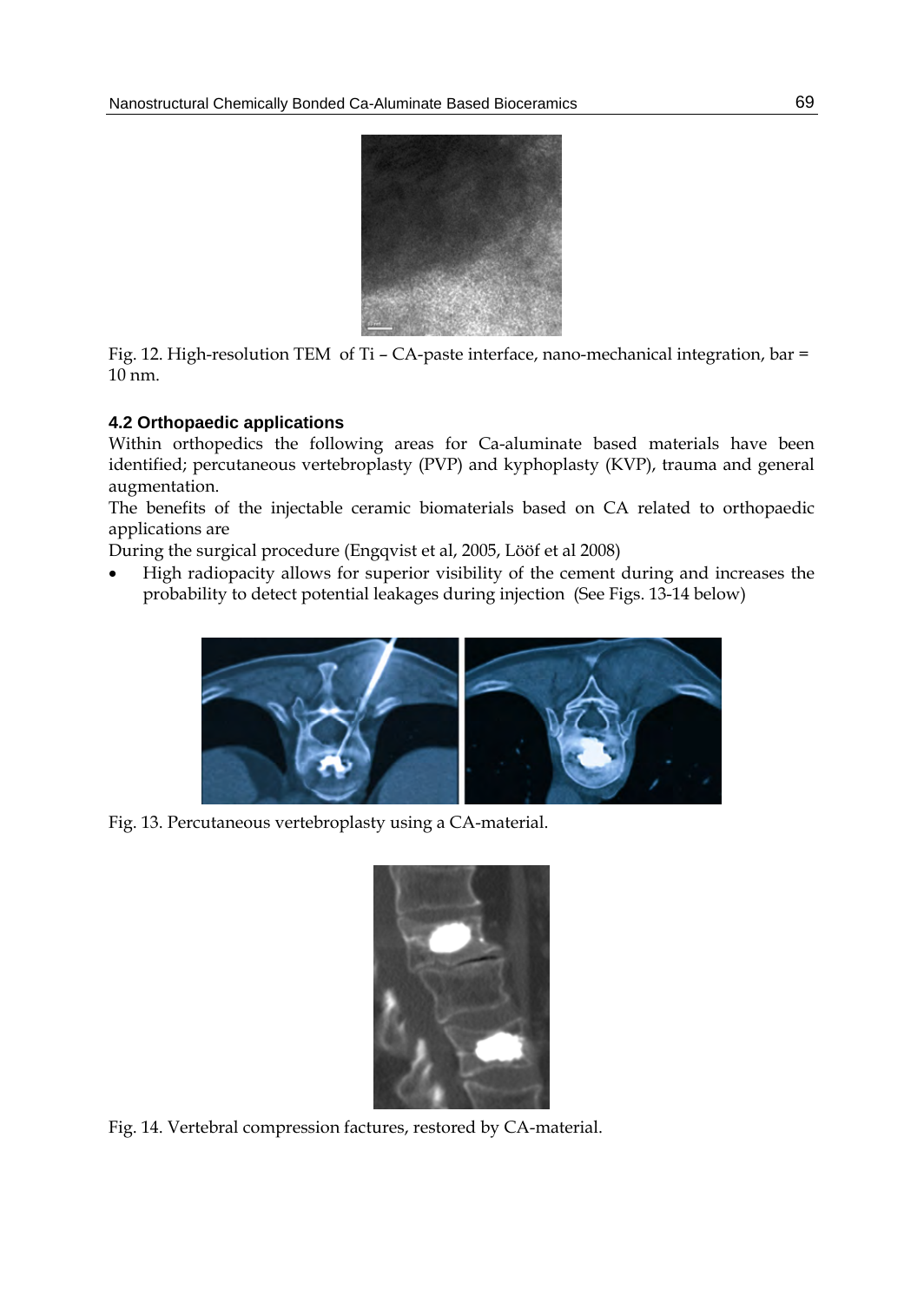- High and linearly increasing viscosity reduces the risk of leakage and gives a
- predictable handling.
- High cohesiveness optimizes the cement's filling pattern in the vertebra.
- No toxic or smelling fumes
- And after the procedure (Jarmar et al, 2008, Engqvist et al 2006)
- Mechanical strength
- Biocompatibility including integration
- Long-term stability i.e. non-resorbable systems.

#### **4.3 Drug carrier for drug delivery**

General aspects of ceramics for use in drug delivery of drugs are presented by Ravaglioli et al and by Lasserre and Bajpaj (Ravaglioli et al, 2000, Lasserre and Bajpaj, 1998). A short description of carrier materials for drug delivery using chemically bonded ceramics, especially Ca-aluminate and/or Ca-silicate systems are given below. The CBC carrier material based on CA and CS structures exhibit some attractive features. The manufacturing procedure at low temperatures, where no or limited degradation of the medicaments occur, and the microstructure developed with open porosity as nano-sized channels as described above, are the basic features that open up a possibility for controlled release of medical agents. The precursor powder cures as a result of hydration reactions, between a ceramic oxide powder, primarily Ca-silicates and/or Ca-aluminates, and water. Through the hydration, new phases of hydrates are formed, which to a great part establish the microstructures needed to control the release of drugs incorporated in the injectable precursor material. An injectable material is formed into a paste by mixing it with a waterbased hydration liquid, which is then ready to be injected. Directly after the injection, the paste starts to develop the final microstructure. The water-based liquid may also comprise viscosity-controlling additives. These may be loaded with the drug before preparation of the final injectable paste. A couple of unique reaction conditions related to the production of materials yields materials with a variety of possible microstructures with porosities from the nanoscale to the microscale. variety of possible microstructures with porosities from the nanoscale to the microscale. 3) pore size and pore channel size, and 4) combination of different porosity structures (Hermansson, 2010). Porosity generated during the hydration of the Ca-aluminates and Ca-silicates is open porosity due to the reaction mechanism, and can be in the interval of 5-60 vol.-%. The average pore channel size (i.e. the diameter of the pores formed between the particles of the hydrated material) may be 1-10 nm. The crystal size of the reacted hydrates is in the interval 10-50 nm. This was established by BETmeasurements, where the specific surface area of dried hydrated CA was determined to be in the interval 400-500 m2, corresponding to a particle size of approximately 25 nm, and by HRTEM [7], Fig. 1 below. When short hydration time and/or low amount of water, or moisture at relative humidity > 70 %, are used, additional porosity is achieved with pore sizes in the interval 0.1-1 micrometer due to incomplete reaction. The different pore sizes obtained can be utilized for controlled release of drugs, when the Ca-aluminate implant material also works as a carrier of medicaments.

#### **Drug loading and controlled release of drugs**

The following properties are of significance with regard to the carrier for controlling the drug release; Type of ceramic precursor for producing the chemically bonded ceramic, grain size distribution of the precursor powder particles and general microstructure of the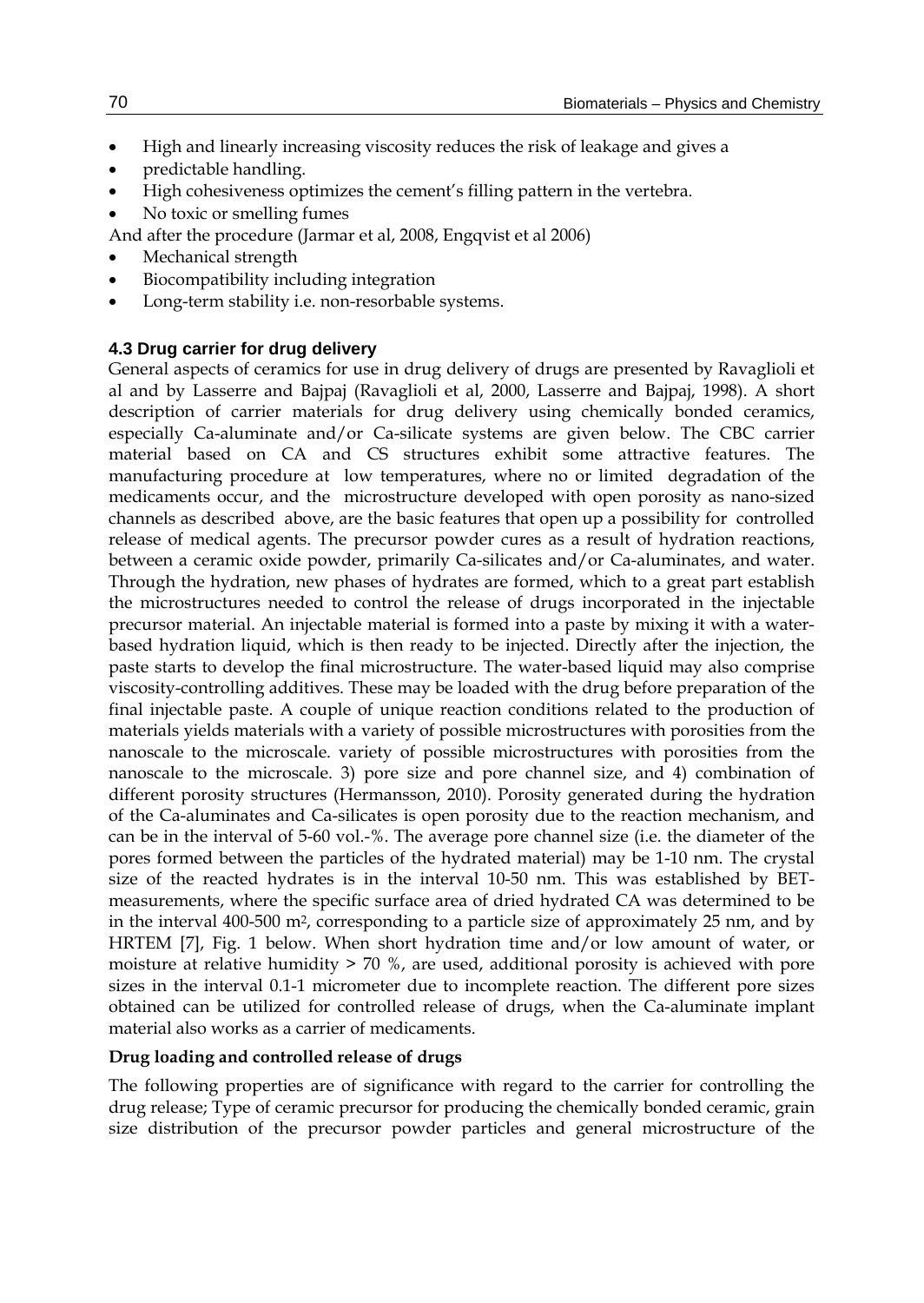material, he microstructure of the additional particles for drug incorporation, and additives to ensure complementary porosity.

The loading of the drug can be performed in several ways. The drug may be included, either partially or fully, in the powder or in the hydration liquid. Time and temperature for hydration are selected with regard to the drug and drug loading and to the selected release criteria. The manufacturing of the carrier can be done completely before or during loading of the drug. This renders a controlled release time to be selected from a few hours to days and months.

The drug is introduced in the carrier by mixing the drug into the precursor powder, or the hydrated CBCs or other porous phases. The material can be formed into a paste by mixing it with a water-based hydration liquid. The powder can also be pressed into pellets, which thereafter are soaked in the liquid. The paste or the soaked pellets start to develop the microstructure that to a great extent will contribute to the controlled release of the drug. The time and temperature after the mixing will determine the degree of hydration, i.e. the porosity obtained. The porosity can be controlled within a broad interval of open porosity.

# **5. Conclusion**

The Ca-aluminate technology provides a platform upon which Ca-aluminate based materials may work as a general biomaterial and as a complement to other chemically bonded ceramics based on phosphates, silicates or sulphates. Identified areas are in the first place within the dental and orthopedic areas, where injectable stable biomaterials are required. These include also properties as bioactivity related to apatite formation, antibacterial properties as well as nanostructural features useful for carriers for controlled drug delivery. The studies presented in this paper can be summarised as follows;

- Nano-structural integration and apatite formation provide important benefits to both the dentist and patient, notably minimal micro-leakage, perfect seal at the interface between tooth and material and as a result longer-lasting treatment results.
- The potential use of the Ca-aluminate materials for implant applications is based on the following features: nanostructural integration with tissue, possible apatite formation, and a mass increase yielding early point welding between the biomaterial and surrounding.
- The following product areas have been identified based on experimental material data, pre-clinical studies, pilot studies and on-going clinical studies: dental cement, endodontic products (orthograde and retrograde), sealants, restoratives, underfillings, and pastes for augmentation and dental implant coatings.
- Consequences of nanostructural contact integration of the Ca-aluminate system are reduced risk of secondary caries and restoration failure, and reduced post-operative sensitivity.
- The Ca-aluminate material can be used as a vehicle for transport and delivery of the medicament and as an injectable implant. The combination of the material as carrier and implant material makes site-specific placement of drugs and implants possible. By introducing optional additives, or by changing the w/c ratio, the release time can be controlled from short time periods (a few hours) to prolonged time periods (day and weeks). The release time is also dependant upon where the drug is placed. In cortical bone a release time of months seems possible.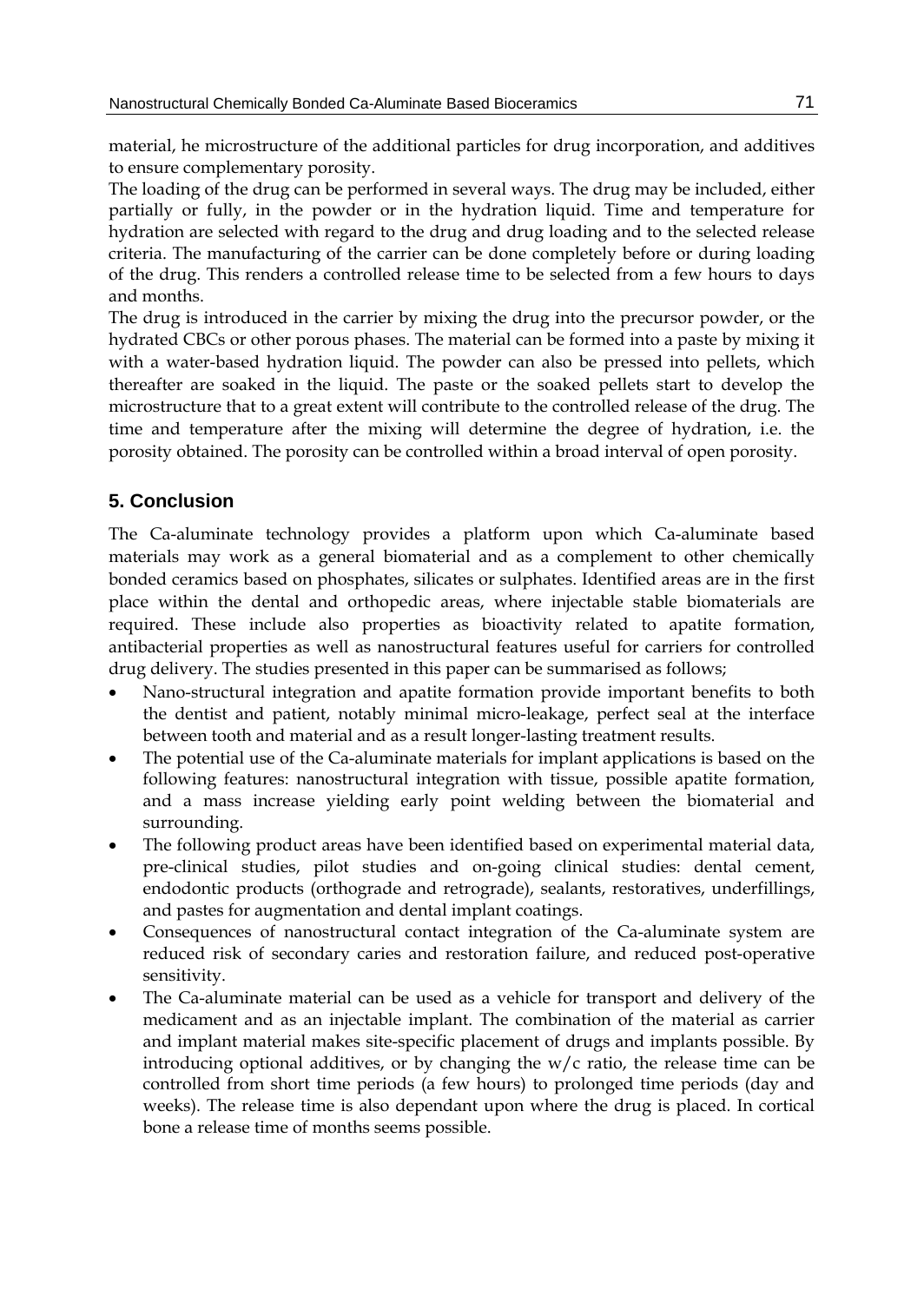- The Ca-aluminate materials are not degradable and do not induce clotting or haemolysis.
- The first product in a series a dental luting cement- was recently launched on the European and the US markets.

#### **6. Acknowledgment**

Results presented in this chapter are mainly based on two decades of research within Doxa AB and the Eng. Sci. Dept., The Angstrom Laboratory, Uppsala Univesity, Sweden.

# **7. References**

Mangabhai, R. J. (1990), Calcium Aluminate Cements, Conf proceedings, Chapman and Hall Hench, L (1998) Biomaterials: a forecast for the future, *Biomaterials* Vol 19 1419-1423

- Nilsson, M. (2003) *Ph D Thesis*, Injectable calcium sulphates and calcium phosphates as bone substitutes, Lund University
- Scrivener, K.L.and Capmas A.; (1998) Calcium aluminate cements, In: Lea's *Chemistry of Cement and Concrete,* Ed. Hewett P.C., Arnold: Paris, p 709-771
- Kraft, L. (2002) *Ph D Thesis,* Calcium aluminate based cements as dental restorative materials. Faculty of Science and technology, Uppsala University, Sweden
- Loof, J; Engqvist, H.; Lindqvist, K.; Ahnfelt, N-O.; Hermansson L; (2003), Mechanical properties of a permanent dental restorative material based on calcium aluminate, *Journal of Materials Science: Materials in Medicine*, 14, No. 12 1033-1037
- Engqvist, H.; Edlund S.; Gomez-Ortega, G.; Loof, J.; and Hermansson, L.; (2006) In vitro mechanical properties of a calcium silicate based bone void filler, *Key Eng. Mater.*  361-363 ( 369-376)
- Muan, A.; Osbourne, E. A.; (1965) Phase equilibria among oxides. Adison-Wesley; New York
- Lewis, G.; (2006) *J. Biomed. Matls. Res. PartB: Applied Biomaterials* 76B: 456-468
- H. Engqvist, J. Loof, S. Uppstrom, M. W. Phaneuf, J. C. Jonsson, L. Hermansson, N-O. Ahnfelt, (2004), Transmittance of a bioceramic calcium aluminate based dental restorative material, *Journal of Biomedical materials Research Part B: Applied Biomaterials* vol. 69 no. 1, 94-98
- Lööf, J. (2008) *Ph D Thesis*, Calcium-aluminate as biomaterial: Synthesis, design and evaluation. Faculty of Science and Technology, Uppsala, University, Sweden
- Lööf, J.; Engqvist H.; Gómez-Ortega, G.; Spengler, H.; Ahnfelt, N-O.; Hermansson, L.; (2005) Mechanical property aspects of a biomineral based dental restorative system, *Key Engineering Materials* Vols. 284-286, 741-744
- Loof, J.; Engqvist, H.; Hermansson, L.; Ahnfelt, N-O. (2004) Mechanical testing of chemically bonded bioactive ceramic materials, *Key Engineering Materials* Vols. 254-256, 51-54
- Hermansson, L.; Kraft, L.; Lindqvist, K.; Ahnfelt, N-O.; Engqvist, H.; (2008) Flexural Strength Measurement of Ceramic Dental Restorative Materials, *Key Engineering Materials*, Vols. 361-363, 873-876
- Williams, D.D.; (1987) Definitions in Biomaterials, Chaper 8, pp 66-71, Ed. Elsevier, New York
- Cao, W.; Hench L.L.(1996), Bioactive materials, *Ceramics International*, Vol 22 493-507 ISO 10993:2003 EN 29917:1994/ISO 9917: 1991
- Liu, Y.; Sahlberg, L.; Kraft, L.; Ahnfelt, N-O.; Hermansson, L.; Ekstrand, J. (2002) Aspects of Biocompatibility and Chemical Stability of Calcium-Aluminate-Hydrate Based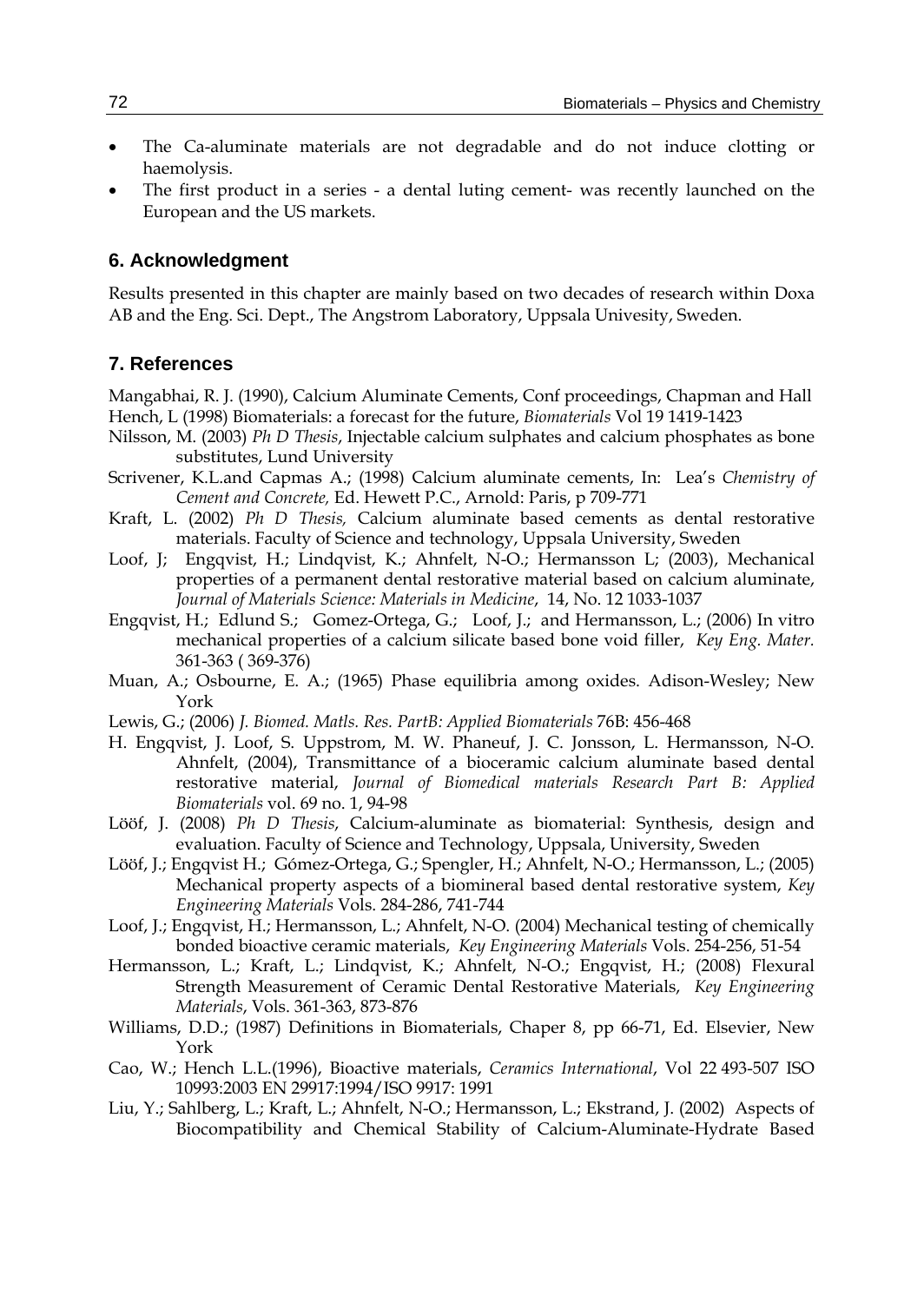Dental Restorative Material, Paper IX in *Ph D Thesis* by L. Kraft, Uppsala University 2002

- Engqvist, H.; Lööf, J.; Kraft, L.; Hermansson, L.; (2004) Apatite formation on a biomaterialbased dental filling material, *Ceramic Transactions,* Vol 164 , Biomaterials: Materials and Applications, V. 2004;164:37-42.
- Faris, A.; Engqvist, H.; Lööf, J.; Ottosson, M.; Hermansson, L.; (2006) In vitro bioactivity of injectable ceramic orthopaedic cements, *Key Eng. Mater*. 309-11, 1401-1404
- Engqvist, H.; Couillard, M.; Botton, G.A.; Phaneuf, M.P.; Axén, N.; Ahnfelt, N-O. and Hermansson, L.; ( 2005), In vivo bioactivity of a novel mineral based based orthopaedic biocement, *Trends in Biomaterials and Artificial Organs*, 19, 27-32
- Engqvist, H.; Schultz-Walz, J-E.; Lööf, J.; Bottom, G.A.; Mayer, D.; Phaneuf, M.W.; Ahnfelt, N-O.; Hermansson, L.; (2004), *Biomaterials* Vol 25, 2781-2787
- FAO/WHO Joint Expert Committee on Food Additives (JECFA)
- Jefferies, S.R.; Appleby, D.; Boston, D.; Pamiejer, C.M..; and Lööf, J.; (2009). Clinical performance of a bioactive dental luting cement- A prospective clinical pilot study. *J. of Clinical Dentristy* XX, No. 7, 231-237 ISO 10993-12: 1992 ISO 10993-5:1992, clause 8.4.1
- Tang, A.T.H.; Li, J.; Ekstrand, J.; and Liu, Y. (2002), Cytotoxicity tests of in situ polymerized resins: Methodological comparisons and introduction of a tissue culture insert as a testing device *J Biomed Mater Res*, 45, 214-222.
- Schmalz, G.; Rietz, M.; Federin, M.; Hiller, H-A.; Schweikl, H.; (2002) Pulp derived cell response to an inorganic direct filling material, Abstact, presented at Cardiff Conference,
- Hermansson, L.; Höglund, U.; Olaisson, E.; Thomsen, P.; Engqvist, H.; (2008) Comparative study of the bevaiour of a novel injectable bioceramic in sheep vertebrae, *Trends in Biomater. Artif. Organs*, Vol 22, 134-139
- Axén, N.; Ahnfelt, N-O.; Persson, T.; Hermansson, L.; Sanchez, J. and Larsson, R.; (2004), A comparative evaluation of orthopaedic cements in human whole blood*, Proc. 9th Ceramics: Cells and tissue*, Faenza
- Hermansson, L.; Lööf J. and Jarmar, T.; (2009) Integration mechanisms towards hard tissue of Ca-aluminate based materials, *Key Eng. Mater*. Vol 396-398, 183-186
- Hermansson, L.; Engqvist, H.; Lööf, J.; Gómez-Ortega G. and Björklund, K.; (2006) Nanosize biomaterials based on Ca-aluminate Advances in Science and technology, *Key Eng. Mater*. Vol 49 21-26
- Hermansson, L.; Lööf, J. and Jarmar, T.; (2008) Injectable ceramics as biomaterials today and tomorrow, in *Proc. ICC 2*, Verona 2008
- Ravagliolo, A.; and Krajewski, A.; (1992) *Bioceramics*, Chapman and Hall, Mjör, I.; (2000) *Int Dental Journal*, Vol 50 [6], 50
- Pameijer, C.H.; Jeffries, S.R.; Lööf, J. and Hermansson, L.; (2008) Microleakage Evaluation of XeraCem in Cemented Crowns, *J Dent Res*. 2008;87(B):3098.
- Pameijer, C. H.; Jeffries, S.R; Lööf J. and Hermansson, L.; (2008) Physical properties of XeraCem, *J Dent Res*. 2008; 87(B):3100.
- Pameijer, C. H.; Jeffries, S.R.; Lööf, J.; and Hermansson, L.; (2008) A comparative crown retention test using XeraCem*, J Dent Res.* 2008; 87 (B):3099.
- Jefferies, S.R.; Pameijer, C.H.; Appleby, D.; Boston (2009), One month and six month clinical performance of XeraCem®. *J Dent Res*. 2009;88(A):3146
- Jefferies, S.R.; Pameijer, C.H.; Appleby, D.; Boston D.; Lööf, J.; Glantz, P-O.; (2009), One year clinical performance and post-opreative sensitivity of a bioactive dental luting cement, *Swed. Dent. J. 2009 Vol 33 193-199*